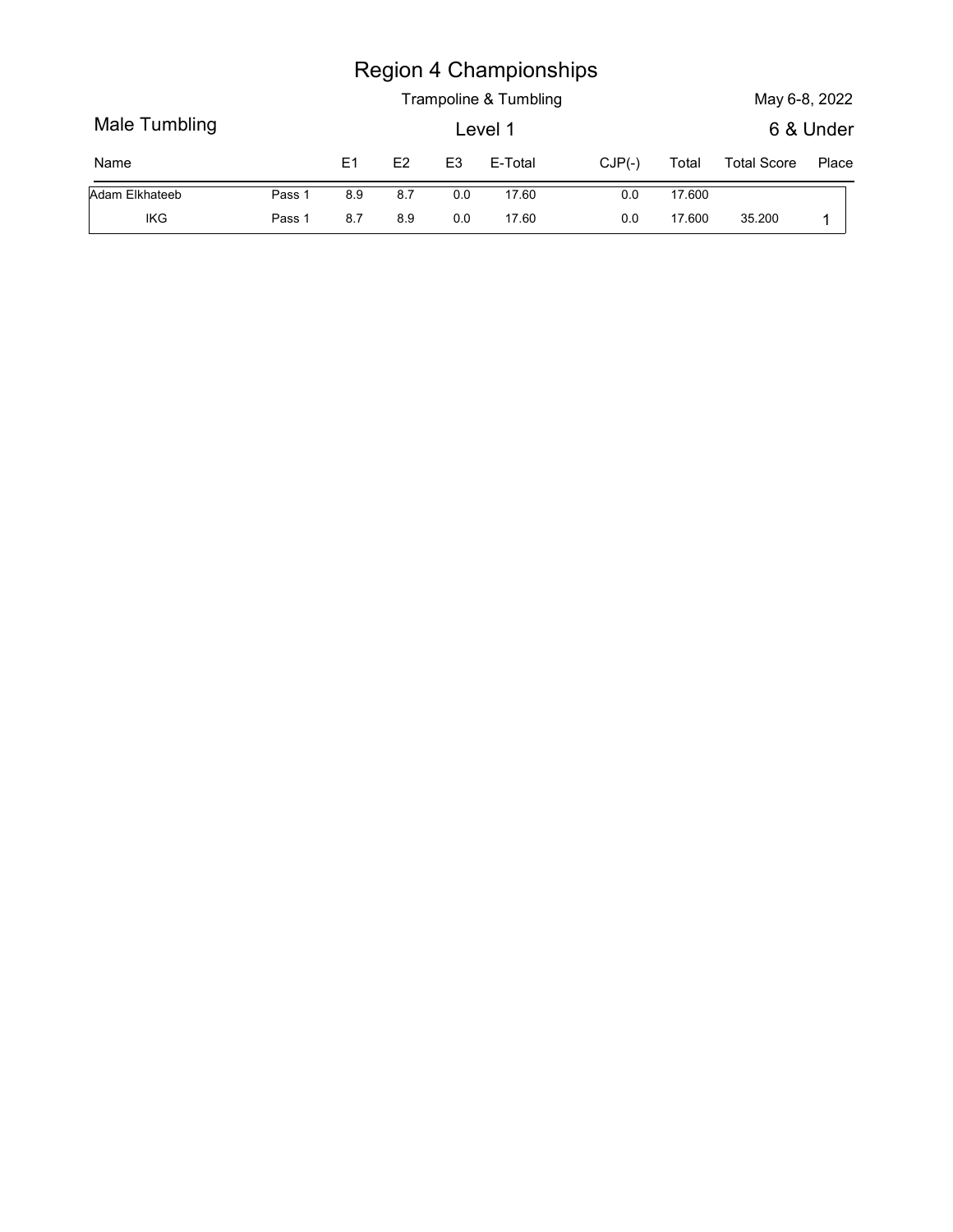|                 |        |                |     |                | <b>Region 4 Championships</b><br>Trampoline & Tumbling |          |        | May 6-8, 2022      |       |
|-----------------|--------|----------------|-----|----------------|--------------------------------------------------------|----------|--------|--------------------|-------|
| Male Tumbling   |        |                |     |                | Level 1                                                |          |        |                    | 7 & 8 |
| Name            |        | E <sub>1</sub> | E2  | E <sub>3</sub> | E-Total                                                | $CJP(-)$ | Total  | <b>Total Score</b> | Place |
| Elijah Stillman | Pass 1 | 9.2            | 9.1 | 0.0            | 18.30                                                  | $0.0\,$  | 18.300 |                    |       |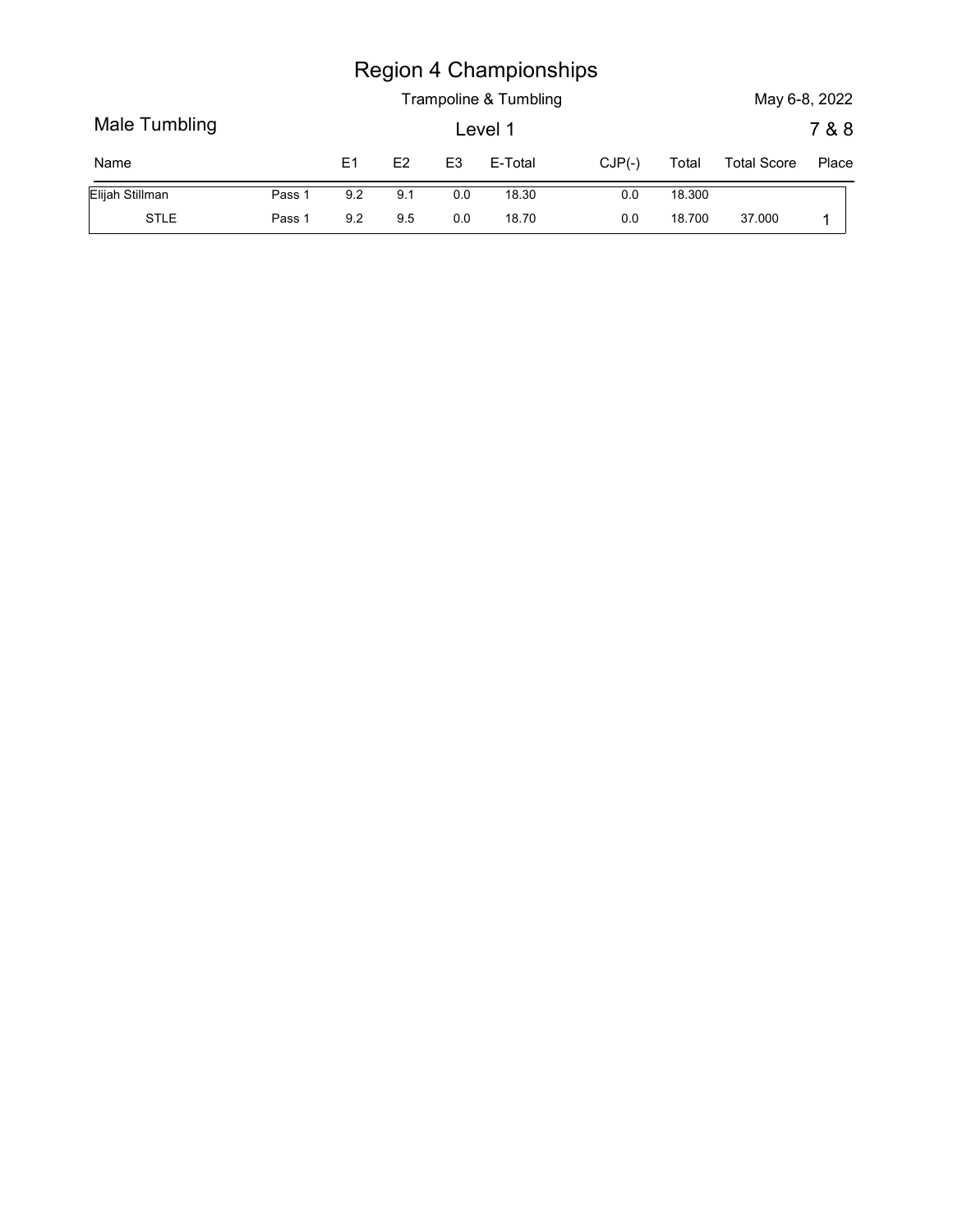|               |        |                |     |                | <b>Region 4 Championships</b><br>Trampoline & Tumbling |          |        | May 6-8, 2022      |                 |
|---------------|--------|----------------|-----|----------------|--------------------------------------------------------|----------|--------|--------------------|-----------------|
| Male Tumbling |        |                |     |                | Level 1                                                |          |        |                    |                 |
| Name          |        | E <sub>1</sub> | E2  | E <sub>3</sub> | E-Total                                                | $CJP(-)$ | Total  | <b>Total Score</b> | 9 & 10<br>Place |
| Gary Kincade  | Pass 1 | 9.2            | 9.1 | 0.0            | 18.30                                                  | $0.0\,$  | 18.300 |                    |                 |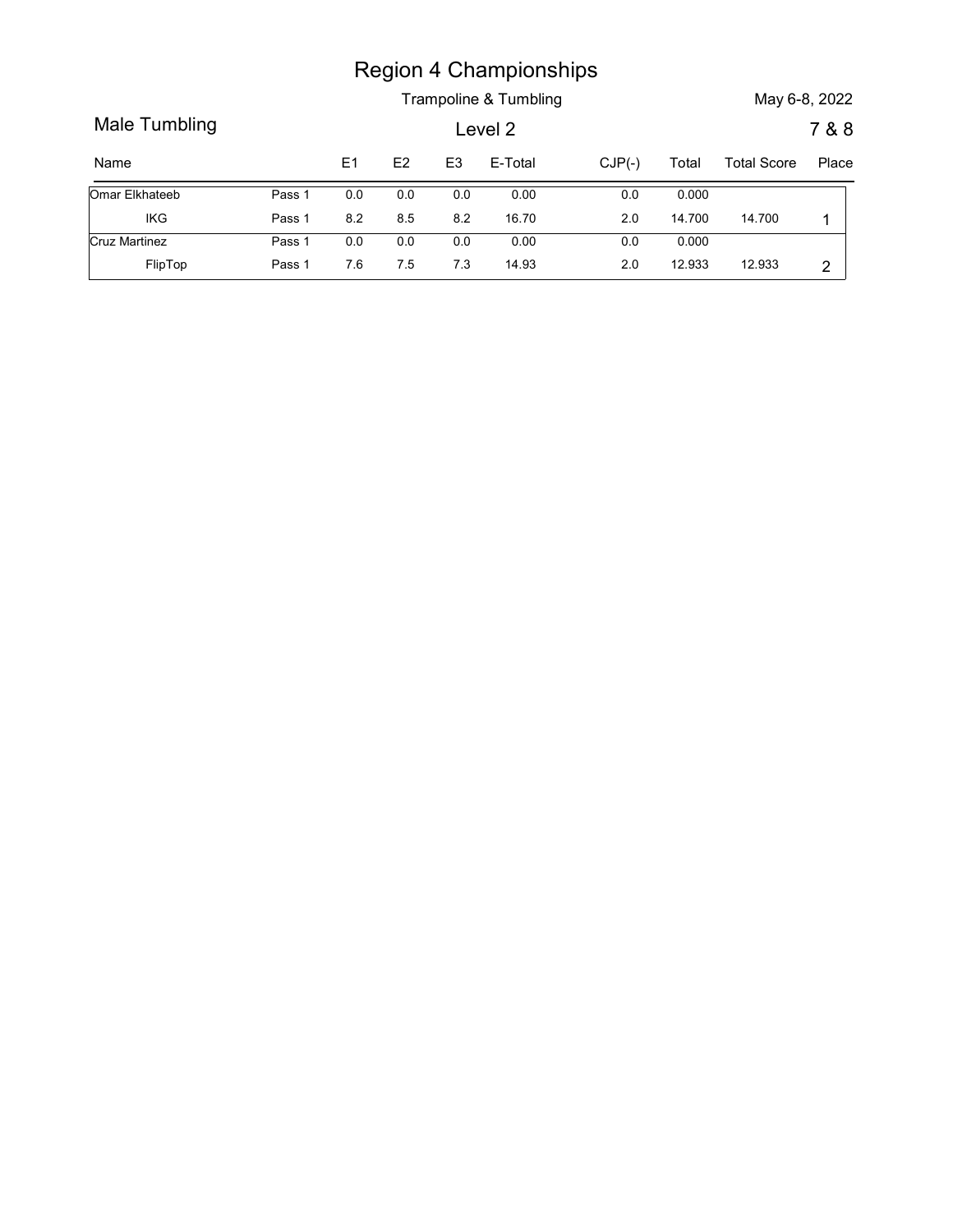|               |        |                |         |                | <b>Region 4 Championships</b> |          |        |                    |                 |
|---------------|--------|----------------|---------|----------------|-------------------------------|----------|--------|--------------------|-----------------|
|               |        |                |         |                | Trampoline & Tumbling         |          |        | May 6-8, 2022      |                 |
| Male Tumbling |        |                |         |                | Level 2                       |          |        |                    |                 |
| Name          |        | E <sub>1</sub> | E2      | E <sub>3</sub> | E-Total                       | $CJP(-)$ | Total  | <b>Total Score</b> | 9 & 10<br>Place |
| Carter Ekena  | Pass 1 | 9.4            | 9.4     | $0.0\,$        | 18.80                         | $0.0\,$  | 18.800 |                    |                 |
| FOND          | Pass 1 | 9.2            | $8.9\,$ | $0.0\,$        | 18.10                         | $0.0\,$  | 18.100 | 36.900             | $\overline{1}$  |
| Dante Maggi   | Pass 1 | 9.5            | 9.5     | $0.0\,$        | 19.00                         | $0.0\,$  | 19.000 |                    |                 |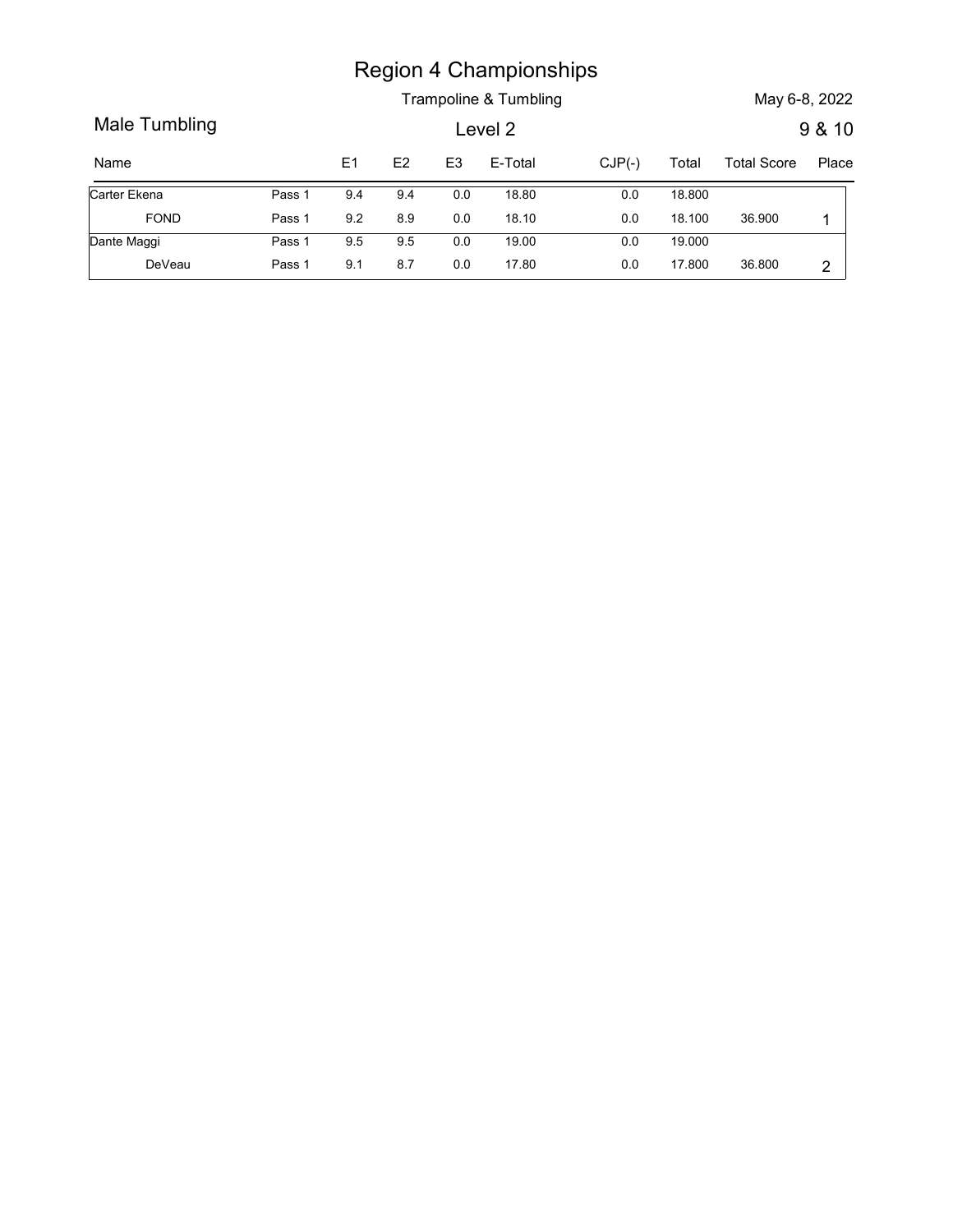| <b>Region 4 Championships</b> |
|-------------------------------|
|-------------------------------|

|                   |               |     |                | <b>Region 4 Championships</b> |          |        |                    |               |
|-------------------|---------------|-----|----------------|-------------------------------|----------|--------|--------------------|---------------|
|                   |               |     |                | Trampoline & Tumbling         |          |        |                    | May 6-8, 2022 |
| Male Tumbling     |               |     |                | Level 2                       |          |        |                    | 11 & 12       |
| Name              | E1            | E2  | E <sub>3</sub> | E-Total                       | $CJP(-)$ | Total  | <b>Total Score</b> | Place         |
| Darwin Volby-Flor | Pass 1<br>8.8 | 8.9 | 8.6            | 17.53                         | 0.0      | 17.533 |                    |               |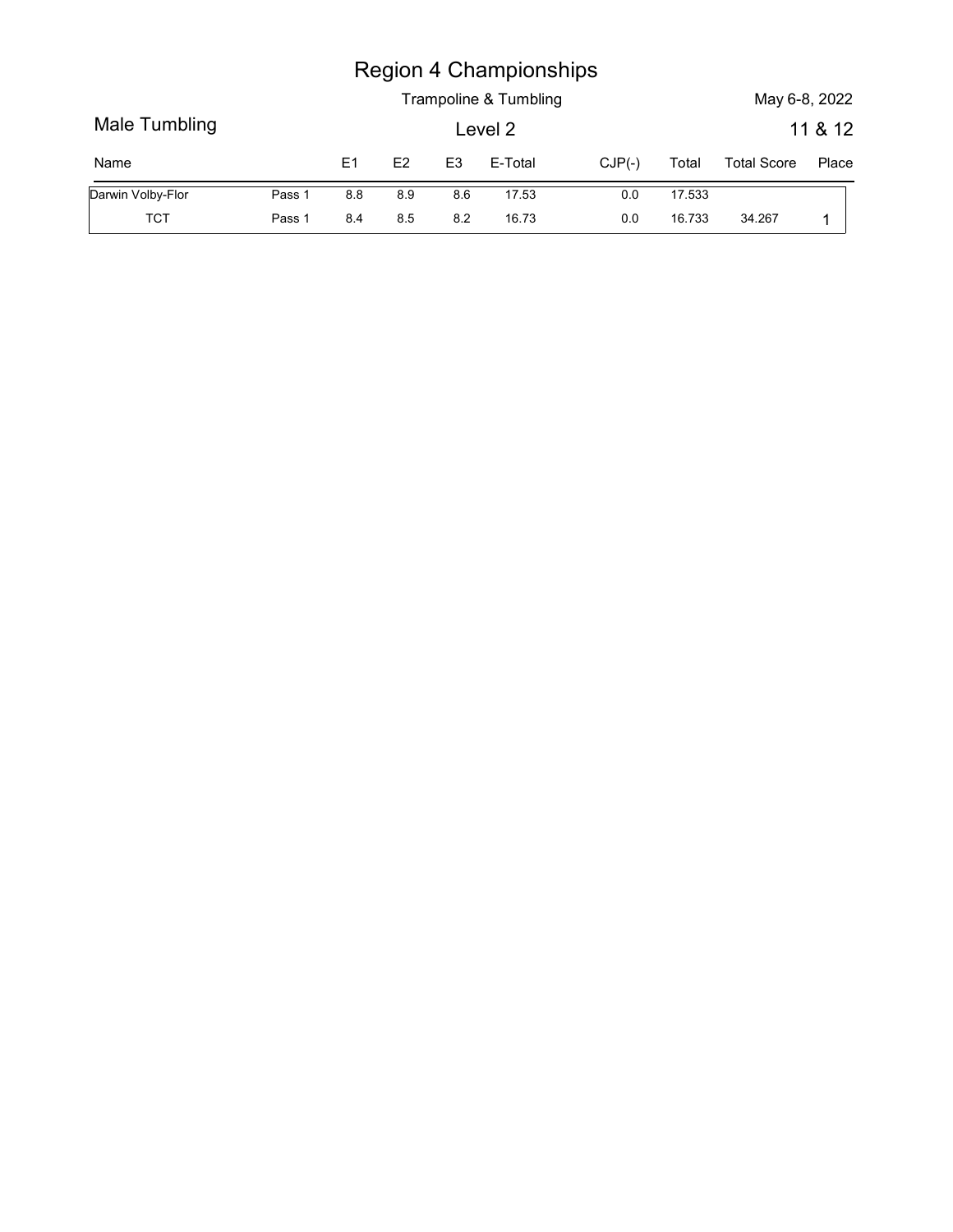|               |        |     |     |                | <b>Region 4 Championships</b>    |          |        |                    |       |
|---------------|--------|-----|-----|----------------|----------------------------------|----------|--------|--------------------|-------|
| Male Tumbling |        |     |     |                | Trampoline & Tumbling<br>Level 3 |          |        | May 6-8, 2022      | 7 & 8 |
| Name          |        | E1  | E2  | E <sub>3</sub> | E-Total                          | $CJP(-)$ | Total  | <b>Total Score</b> | Place |
| Charles Orr   | Pass 1 | 7.8 | 7.7 | 0.0            | 15.50                            | 2.0      | 13.500 |                    |       |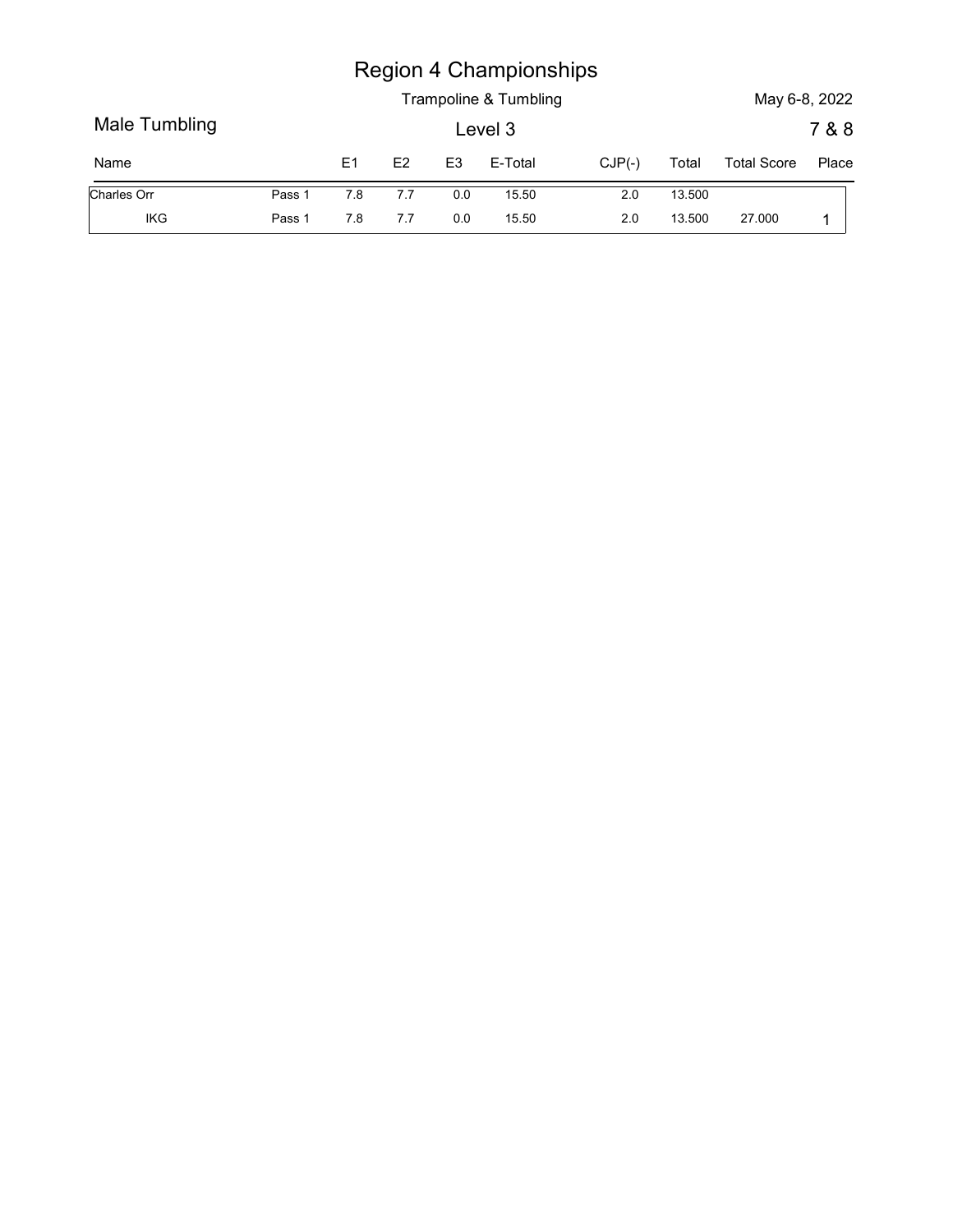|                |        |                |     |                | <b>Region 4 Championships</b>    |          |        |                    |                 |
|----------------|--------|----------------|-----|----------------|----------------------------------|----------|--------|--------------------|-----------------|
| Male Tumbling  |        |                |     |                | Trampoline & Tumbling<br>Level 3 |          |        | May 6-8, 2022      |                 |
| Name           |        | E <sub>1</sub> | E2  | E <sub>3</sub> | E-Total                          | $CJP(-)$ | Total  | <b>Total Score</b> | 9 & 10<br>Place |
| Gavin Kawiecki | Pass 1 | 9.0            | 9.1 | 9.1            | 18.13                            | $0.0\,$  | 18.133 |                    |                 |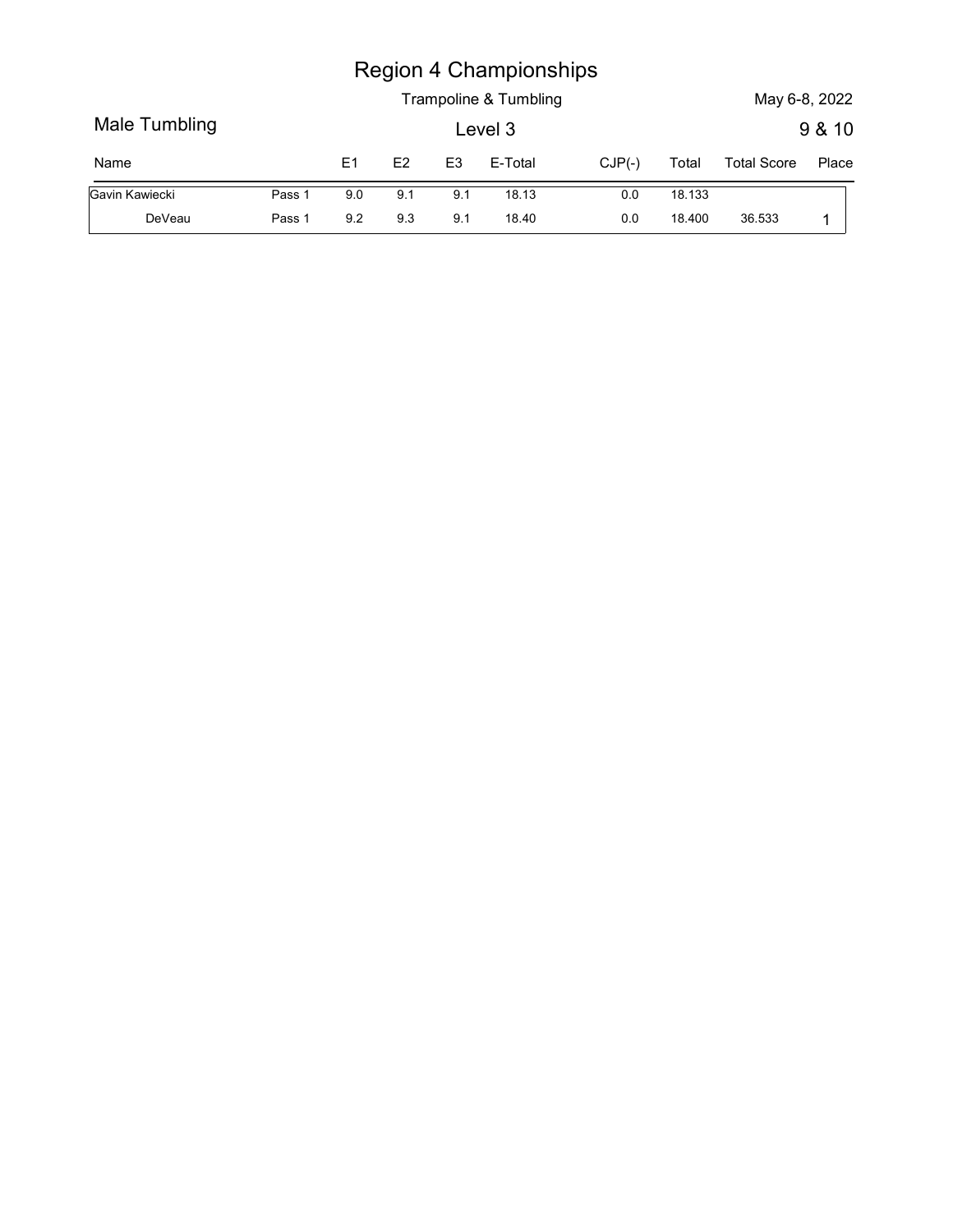Trampoline & Tumbling May 6-8, 2022

Region 4 Championships<br>
Trampoline & Tumbling<br>
Name E1 E2 E3 E-Total CJP(-) Total Total Score Place<br>
Rame E1 E2 E3 E-Total CJP(-) Total Total Score Place<br>
Rame Pass 1 8.8 8.8 8.4 17.33 0.0 17.333<br>
Maden Heiting Pass 1 9.1 Region 4 Championships<br>
Trampoline & Tumbling<br>
Level 3 11 & 12<br>
Name E1 E2 E3 E-Total CJP(-) Total Total Score Place<br>
Ogan Mentzel Pass 1 8.8 8.8 8.4 17.33 0.0 17.333<br>
MandM Pass 1 9.1 8.9 18.07 0.0 18.067 35.400 1 Region 4 Championships<br>
Trampoline & Tumbling<br>
Level 3<br>
11 & 12<br>
E2 E3 E-Total CJP(-) Total Total Score Place<br>
8.8 8.8 8.4 17.33 0.0 17.333<br>
9.1 9.1 8.9 18.07 0.0 18.067 35.400 1<br>
8.7 8.6 8.5 17.20 0.0 17.200<br>
9.0 8.9 9.0 MandM Logan Mentzel **Communication** Pass 1 Region 4 Championships<br>
Trampoline & Tumbling<br>
Level 3<br>
11 & 12<br>
11 & 12<br>
11 & 12<br>
11 & 12<br>
11 & 12<br>
11 & 12<br>
11 & 12<br>
11 & 12<br>
11 & 12<br>
11 & 12<br>
11 & 12<br>
11 & 12<br>
13.00<br>
13.33<br>
14.1<br>
18.9<br>
16.07<br>
16.00<br>
16.067<br>
16.00<br>
17. 17.333 0.0 18.067 Pass 1 0.8 8.8 8.4 17.33 0.0 17.333 to the set of the set of the set of the set of the set of the set of the s Pass 1 9.1 9.1 8.9 18.07 Region 4 Championships<br>
Trampoline & Tumbling<br>
Level 3 11 & 12<br>
E-1 E2 E3 E-Total CJP(-) Total Total Score Place<br>
8.8 8.8 8.4 17.33 0.0 17.333<br>
9.1 8.6 8.5 17.20 0.0 18.067 35.400 1<br>
8.7 8.6 8.5 17.20 0.0 17.200<br>
9.0 8.9 9 LGA Pass 1 Aiden Heiting **Pass 1** 8.7 8.6 Region 4 Championships<br>
Trampoline & Tumbling<br>
Level 3 11 & 12<br>
11 & 12<br>
11 & 12<br>
11 & 12<br>
8.9 8.9 8.4 17.33 0.0 17.333<br>
9.1 9.1 8.9 8.17.20<br>
9.0 8.9 9.0 17.93 0.0 17.920<br>
8.5 8.5 8.4 16.93 2.0 11.933 35.133 2<br>
9.2 9.2 9.1 17.200 0.0 17.933 Pass 1 08.7 0.8.5 17.20 0.0 17.200 8.5 8.5 8.4 16.93 DUPG Pass 1 9.2 9.2 9.1 18.33 Marco Garavito **Pass 1** 8.5 8.4 **Example 8.** Trampoline & Tumbling<br>
Level 3<br>
Level 3<br>
11 & 12<br>
11 & 12<br>
11 & 12<br>
11 B2 E3 E-Total<br>
8.8 8.8 8.4 17.33<br>
10.0 17.333<br>
10.0 17.333<br>
10.0 17.333<br>
13.7 8.6 8.5 17.20<br>
17.20<br>
18.7 8.6 8.5 17.20<br>
18.7 8.6 8.5 17.20 14.933 0.0 18.333 Pass 1 8.5 8.5 8.4 16.93 2.0 14.933 Pass 1 9.2 9.2 9.1 18.33 **Example 6.** Tumbling<br> **Example 6.** Tumbling<br> **Example 8.** Tumbling<br> **Example 8.** Tumbling<br> **Example 8.** Tumbling<br> **Example 8.** Tumbling<br> **Example 8.** 11. **Example 8.** 11. **Example 8.** 11. **Example 8.** 11. **Example 8.** 11. FOND Pass 1 8.3 8.4 8.4 16.73 Silas Wike Pass 1 9.2 9.2 **Region 4 Championships**<br>
Trampoline & Tumbling<br>
Level 3 11 & 12<br>
11 & 12<br>
11 & 12<br>
13 8.8 8.8 8.4 17.33<br>
19.1 8.9 18.07 0.0 18.087 35.400 1<br>
18.7 8.6 8.5 17.20<br>
19.2 8.8 8.8 17.20<br>
19.0 17.933 35.133 2<br>
18.7 8.6 8.5 17.20 18.267 2.0 14.733 Pass 1 9.2 9.2 9.0 18.27 0.0 18.267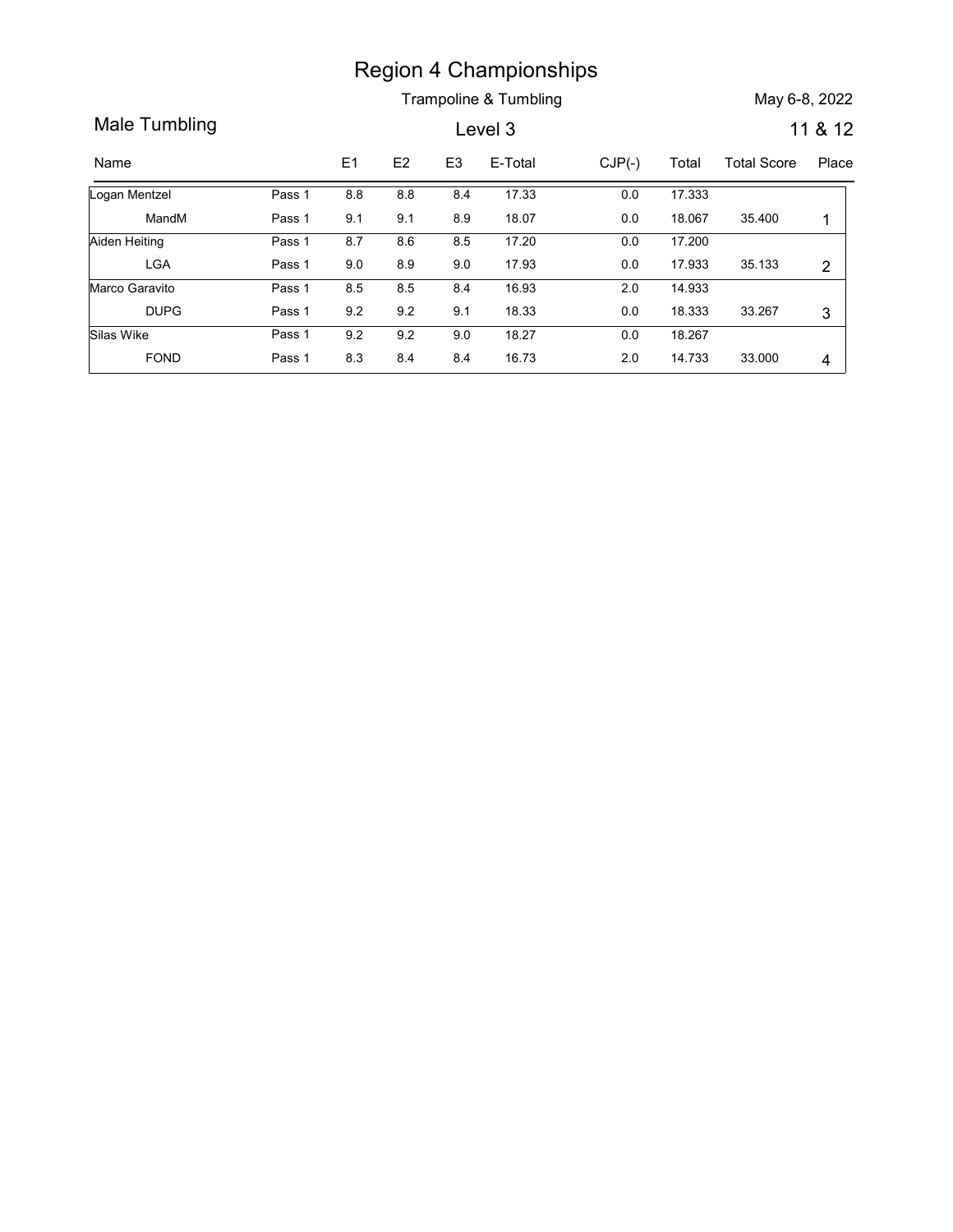|               |        |                |         |                | <b>Region 4 Championships</b> |          |        |                    |                  |
|---------------|--------|----------------|---------|----------------|-------------------------------|----------|--------|--------------------|------------------|
|               |        |                |         |                | Trampoline & Tumbling         |          |        | May 6-8, 2022      |                  |
| Male Tumbling |        |                |         |                | Level 3                       |          |        |                    |                  |
| Name          |        | E <sub>1</sub> | E2      | E <sub>3</sub> | E-Total                       | $CJP(-)$ | Total  | <b>Total Score</b> | 13 & 14<br>Place |
| Erick Hedlund | Pass 1 | 9.4            | 9.4     | 9.4            | 18.80                         | $0.0\,$  | 18.800 |                    |                  |
| DeVeau        | Pass 1 | 9.5            | $9.5\,$ | 9.4            | 18.93                         | $0.0\,$  | 18.933 | 37.733             | $\overline{1}$   |
| Diego Venegas | Pass 1 | 9.3            | 9.2     | 9.2            | 18.47                         | $0.0\,$  | 18.467 |                    |                  |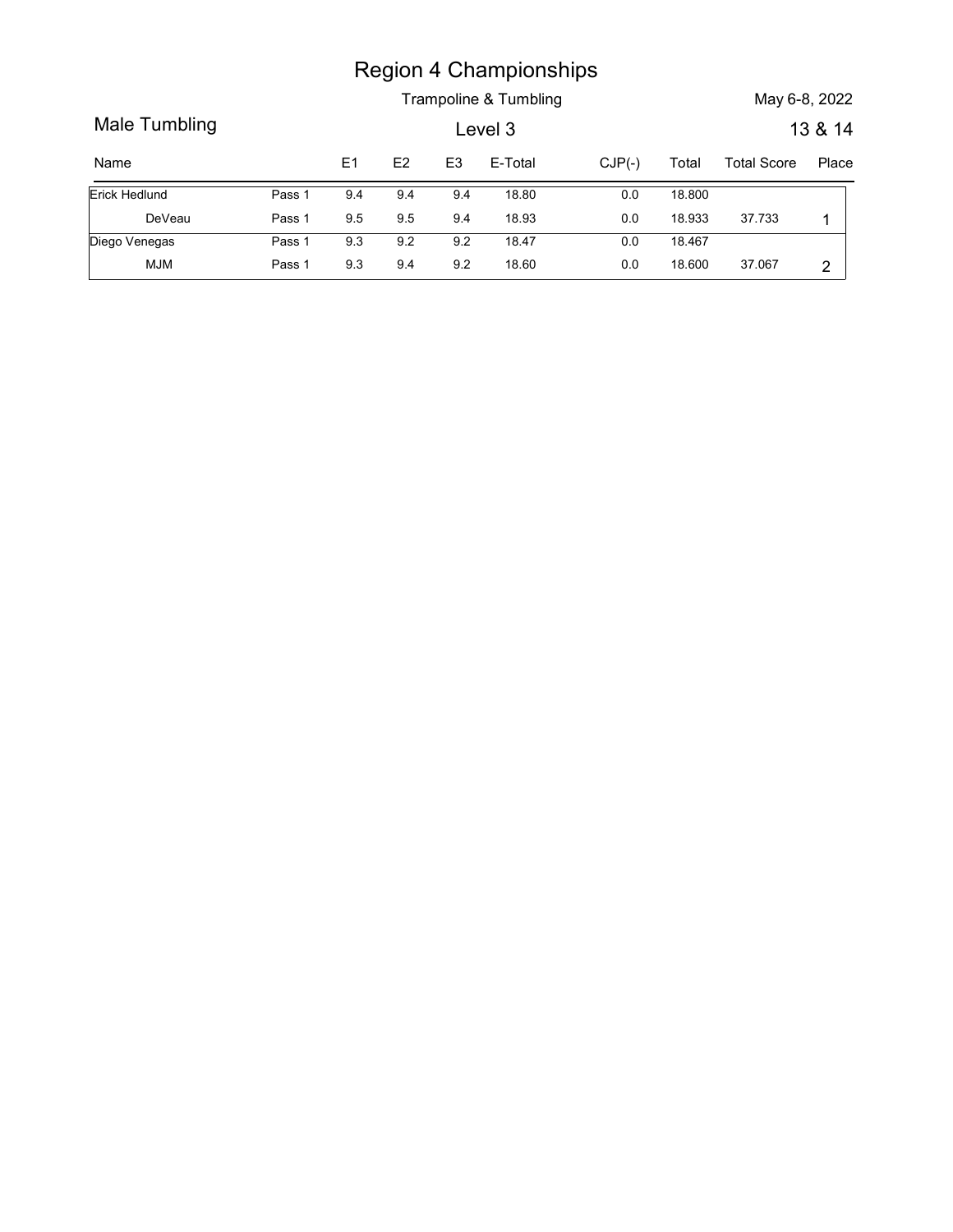|               |        |                |     |                | <b>Region 4 Championships</b><br>Trampoline & Tumbling |          |        | May 6-8, 2022      |           |
|---------------|--------|----------------|-----|----------------|--------------------------------------------------------|----------|--------|--------------------|-----------|
| Male Tumbling |        |                |     |                | Level 4                                                |          |        |                    | 6 & Under |
| Name          |        | E <sub>1</sub> | E2  | E <sub>3</sub> | E-Total                                                | $CJP(-)$ | Total  | <b>Total Score</b> | Place     |
| Thomas Creal  | Pass 1 | 8.4            | 8.2 | 8.2            | 16.53                                                  | 2.0      | 14.533 |                    |           |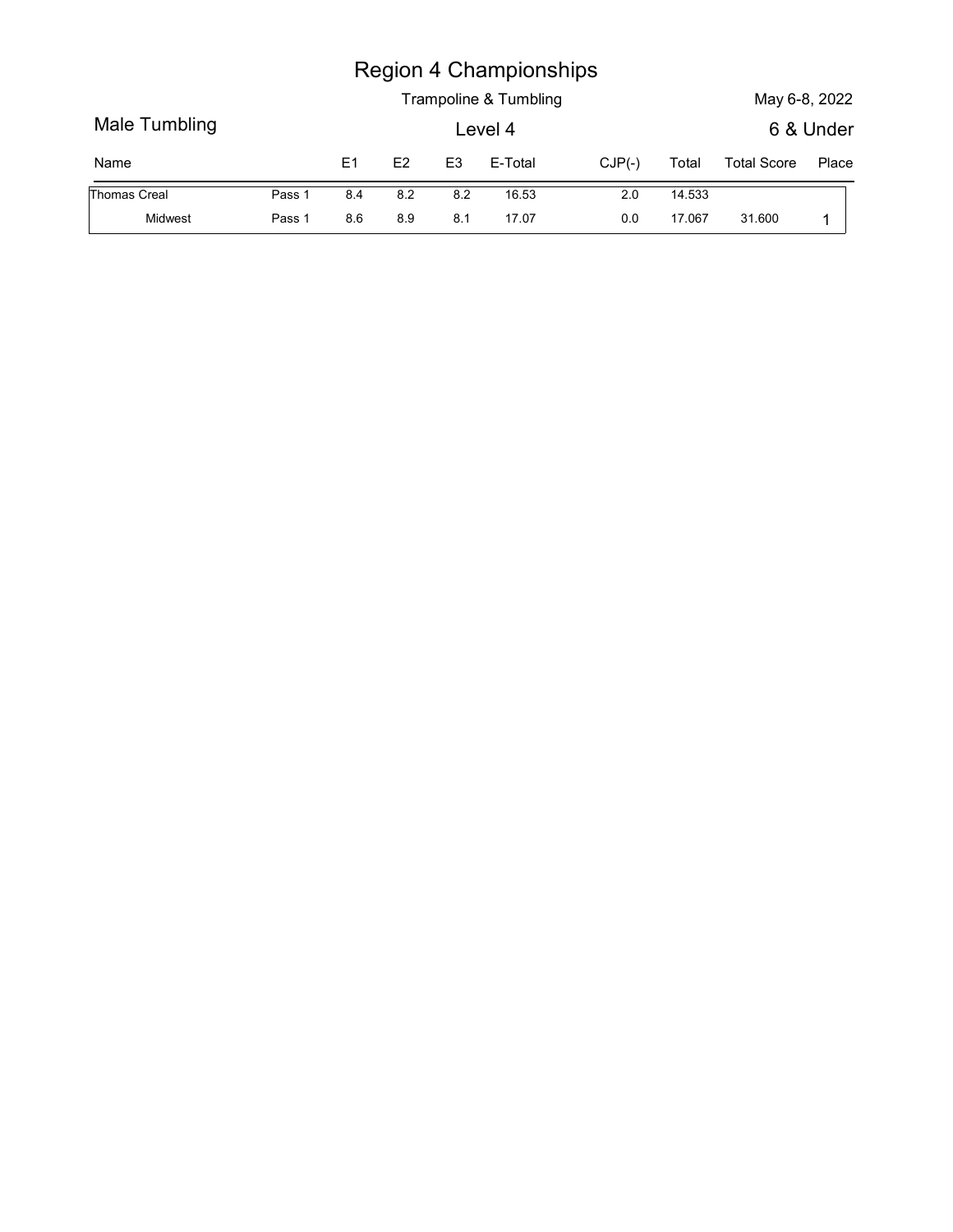Trampoline & Tumbling May 6-8, 2022

Region 4 Championships<br>
Trampoline & Tumbling<br>
Name E1 E2 E3 E-Total CJP(-) Total Total Score Place<br>
Name E1 E2 E3 E-Total CJP(-) Total Total Score Place<br>
Doper Maynard Pass 1 9.2 9.3 9.6 18.73 0.0 18.733<br>
CIGA Pass 1 8.7 Region 4 Championships<br>
Trampoline & Tumbling<br>
Level 4 7 & 8<br>
Name E1 E2 E3 E-Total CJP(-) Total Total Score Place<br>
Cooper Maynard Pass 1 9.2 9.3 9.6 18.73 0.0 18.733<br>
CIGA Pass 1 8.7 9.2 9.4 18.20 0.0 18.200 36.933 1 Region 4 Championships<br>
Trampoline & Tumbling<br>
Level 4 7 & 8<br>
E1 E2 E3 E-Total CJP(-) Total Total Score Place<br>
9.2 9.3 9.6 18.73 0.0 18.73<br>
8.7 9.2 9.4 18.20 0.0 18.200 36.933 1<br>
8.4 8.5 8.5 16.93 0.0 16.933<br>
8.7 9.2 8.7 1 CIGA Pass 1 Cooper Maynard **Pass 1** 9.2 9.3 9.6 Region 4 Championships<br>
Trampoline & Tumbling<br>
Level 4 7 & 8<br>
E1 E2 E3 E-Total CJP(-) Total Total Score Place<br>
9.2 9.3 9.6 18.73 0.0 18.73<br>
8.7 9.2 9.4 18.20 0.0 18.200 36.933 1<br>
8.4 8.5 8.5 16.93 0.0 16.933<br>
8.7 9.2 8.7 1 18.733 0.0 18.200 Pass 1 9.2 9.3 9.6 18.73 0.0 18.733 Region 4 Championships<br>
Trampoline & Tumbling<br>
Level 4 7 & 8<br>
E-T E2 E3 E-Total CJP(-) Total Total Score Place<br>
9.2 9.3 9.6 18.73 0.0 18.733<br>
8.7 9.2 9.4 18.20 0.0 18.200 36.933 1<br>
8.4 8.5 8.5 16.93 0.0 16.933<br>
8.7 9.2 8.7 IKG Pass 1 Dewane Caffey **Pass 1** 8.4 8.5 Region 4 Championships<br>
Trampoline & Tumbling<br>
Level 4 7 & 8<br>
17.8 8<br>
18.7 9.2 9.4 18.73 0.0 18.73<br>
18.7 9.2 9.4 18.93<br>
18.7 9.2 8.7 17.73 0.0 18.933<br>
18.7 9.2 8.7 17.73 0.0 18.933<br>
18.9 9.3 9.3 18.33 0.0 18.333<br>
18.9 9.3 16.933 0.0 17.733 Pass 1 0.4 8.5 8.5 16.93 0.0 16.933 and the set of the set of the set of the set of the set of the set of the s **Example 8. Tumpling**<br> **Example 8. Tumpling**<br> **Example 8. Tumpling**<br> **Example 8. Tumpling**<br> **Example 8. Tumpling**<br> **Example 8. Tumpling**<br> **Example 8. Tumple 8. Tumple 8. Tumple 8. Tumple 8. Tumple 8. Tumple 8. Tumple 8. Tu** IKG Pass 1Cruz Swickheimer Pass 1 8.9 **Example 8.** Trampoline & Tumbling<br>
Level 4 7 & 8<br>
Example 18 8. 2022<br>
Level 4 7 & 8<br>
19.2 9.3 9.6 18.73 0.0 18.733<br>
19.2 9.4 18.20 0.0 18.200 36.933 1<br>
18.4 8.5 8.5 16.93 0.0 16.933<br>
18.7 9.2 8.7 17.73 0.0 17.733 34.667 1 18.333 0.0 17.867 Pass 1 8.9 9.3 9.3 18.33 0.0 18.333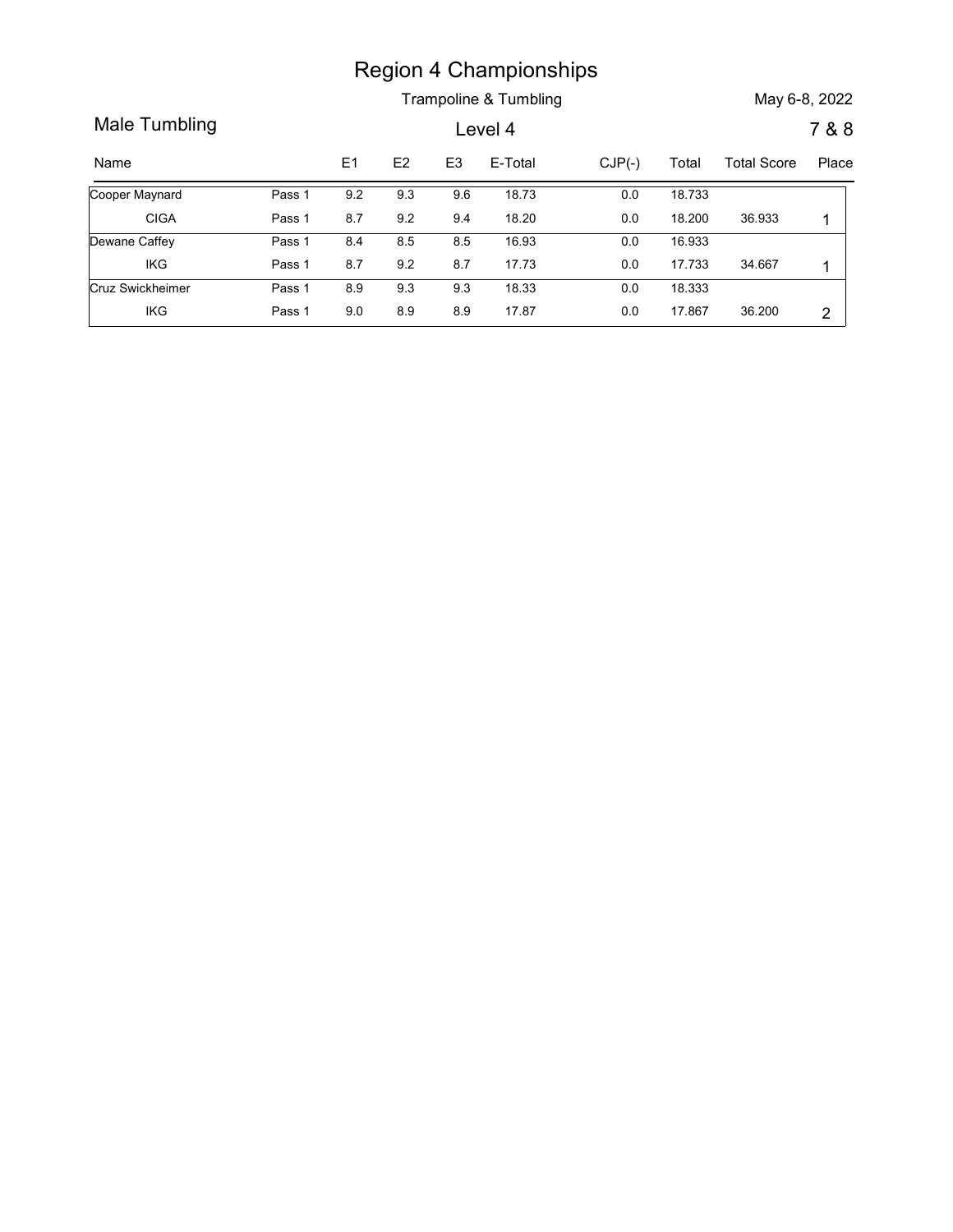|                      |        |                |               |                | <b>Region 4 Championships</b><br>Trampoline & Tumbling |          |        | May 6-8, 2022      |             |
|----------------------|--------|----------------|---------------|----------------|--------------------------------------------------------|----------|--------|--------------------|-------------|
| Male Tumbling        |        |                |               |                | Level 4                                                |          |        |                    | 9 & 10      |
| Name                 |        | E <sub>1</sub> | $\mathsf{E}2$ | E <sub>3</sub> | E-Total                                                | $CJP(-)$ | Total  | <b>Total Score</b> |             |
| <b>Tyler Tullius</b> | Pass 1 | 8.9            | $8.9\,$       | $0.0\,$        | 17.80                                                  | $0.0\,$  | 17.800 |                    | Place       |
| <b>MJM</b>           | Pass 1 | 8.6            | $8.6\,$       | $0.0\,$        | 17.20                                                  | $0.0\,$  | 17.200 | 35.000             | $\mathbf 1$ |
| Owen Weber           | Pass 1 | 9.1            | $8.8\,$       | $0.0\,$        | 17.90                                                  | $0.0\,$  | 17.900 |                    |             |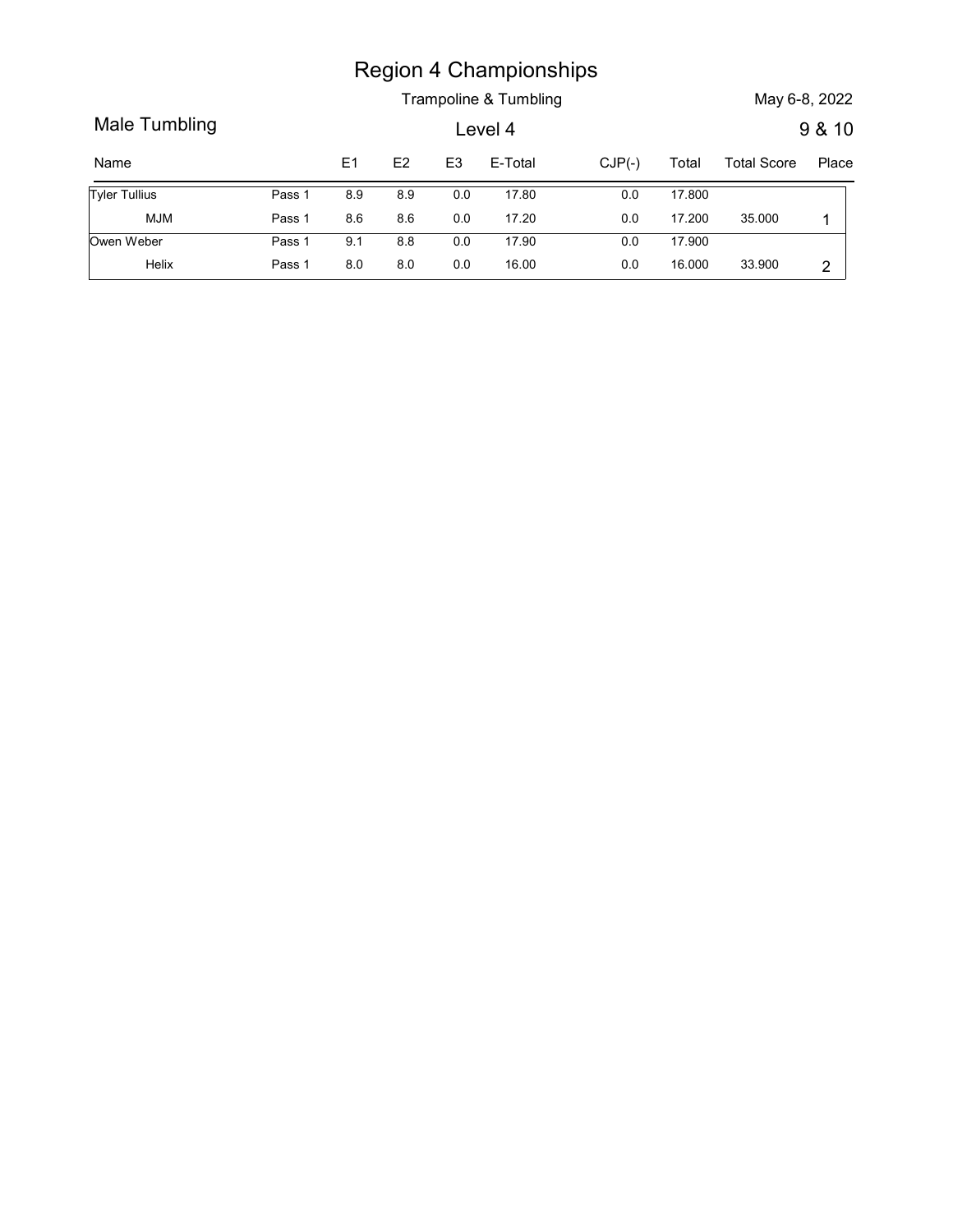Trampoline & Tumbling May 6-8, 2022

Region 4 Championships<br>
Trampoline & Tumbling<br>
Name<br>
Name<br>
E1 E2 E3 E-Total CJP(-) Total Total Score Place<br>
Name<br>
Name<br>
Pass 1 9.3 9.3 9.5 18.73 0.0 18.733<br>
DeVeau Pass 1 9.1 9.0 9.2 18.20 0.0 18.200 36.933 1<br>
Myles Jackso Region 4 Championships<br>
Trampoline & Tumbling<br>
Level 4 11 & 12<br>
Name E1 E2 E3 E-Total CJP(-) Total Total Score Place<br>
Noah Abebe Pass 1 9.3 9.3 9.5 18.73 0.0 18.733<br>
DeVeau Pass 1 9.1 9.0 9.2 18.20 0.0 18.200 36.933 1 Region 4 Championships<br>
Trampoline & Tumbling<br>
Level 4 11 & 12<br>
19.3 9.3 9.5 18.73 0.0 18.73<br>
19.1 9.0 9.2 18.20 0.0 18.200 36.933 1<br>
19.1 9.2 9.2 18.33 0.0 18.333 0.0 18.533 36.867 2<br>
19.1 9.2 9.2 18.53 0.0 18.533 36.867 DeVeau Pass 1 9.1 9.0 9.2 Noah Abebe Pass 1 9.3 9.3 Region 4 Championships<br>
Trampoline & Tumbling<br>
Level 4 11 & 12<br>
11 & 12<br>
19.2 53 E-Total<br>
19.2 9.2 18.20<br>
18.20 18.20 36.933<br>
19.1 9.2 9.2 18.33<br>
19.7 9.2 18.33<br>
19.7 9.2 18.33<br>
19.7 9.2 18.33<br>
19.9 19.2 18.33<br>
19.9 18.33<br> 18.733 0.0 18.200 Pass 1 9.3 9.3 9.5 18.73 0.0 18.733 Pass 1 9.1 9.0 9.2 18.20 Region 4 Championships<br>
Trampoline & Tumbling<br>
Level 4 11 & 12<br>
11 & 12<br>
9.3 9.3 9.5 18.73 0.0 18.733<br>
9.4 9.2 9.2 18.33 0.0 18.333<br>
9.5 9.1 9.2 18.53 0.0 18.533 36.867 2<br>
9.2 9.3 9.0 18.33 0.0 18.533 36.867 2<br>
9.2 9.3 9.0 DeVeau Pass 1 9.5 9.1 9.2 Myles Jackson Pass 1 9.1 9.2 Region 4 Championships<br>
Trampoline & Tumbling<br>
Level 4 11 & 12<br>
19.1 9.2 18.53 18.73 0.0 18.73<br>
19.1 9.0 9.2 18.20 0.0 18.73<br>
19.5 9.1 9.2 18.53 0.0 18.333<br>
19.5 9.1 9.2 18.53 0.0 18.533 36.867 2<br>
19.2 9.3 9.0 18.33 0.0 18 18.333 0.0 18.533 Pass 1 9.1 9.2 9.2 18.33 0.0 18.333 Pass 1 9.5 9.1 9.2 18.53 **Example 6.** Trampoline 8. Tumbling<br>
Level 4 11 8. 12<br>
19.3 9.3 9.5 18.73 0.0 18.733<br>
19.1 9.2 9.2 18.33 0.0 18.733<br>
19.1 9.2 9.2 18.33 0.0 18.200 36.933 1<br>
19.1 9.2 9.2 18.33 0.0 18.333 36.867 2<br>
19.2 9.3 9.0 18.33 0.0 18 NSAG-WI Jackson Swanson **Example 6.** Trampoline & Tumbling<br>
Level 4 11 & 12<br>
Level 4 11 & 12<br> **Example 8.** Total CJP(-) Total Total Score Place<br> **Example 8.** Total CJP(-) Total Total Score Place<br> **Example 8.** Total CJP(-) Total Total Score Place<br> 18.333 0.0 17.200 35.533 3 Pass 1 9.2 9.3 9.0 18.33 0.0 18.333 Pass 1 8.6 8.6 8.6 17.20 Region 4 Championships<br>
Trampoline & Tumbling<br>
Level 4 11 & 12<br>
8.3 8.3 8.5 18.73 0.0 18.733<br>
9.1 9.0 9.2 18.33 0.0 18.733<br>
9.5 9.1 9.2 18.33 0.0 18.333<br>
9.5 9.1 9.2 18.53 0.0 18.333<br>
9.5 9.1 9.2 18.53 0.0 18.333<br>
9.5 9.1 TCT Pass 1 Wesley Johnson Pass 1 8.4 8.8 8.3 **Region 4 Championships**<br>
Trampoline & Tumbling<br>
Level 4 11 & 12<br>
11 & 12<br>
11 & 12<br>
11 & 12<br>
11 & 12<br>
11 & 12<br>
11 & 12<br>
11 & 12<br>
11 & 12<br>
11 & 12<br>
11 & 12<br>
11 & 12<br>
11 & 12<br>
11 & 12<br>
11 0.0 18.33<br>
11 8.200 36.933<br>
11<br>
11 9 17.000 0.0 15.867 32.867 4 Pass 1 00 17.00 0.0 17.000 0.0 17.000 contract to the Mass 1 0.0 17.000 contract to the Mass 1 Region 4 Championships<br>
Trampoline & Tumbling<br>
Level 4 11 & 12<br>
11 & 12<br>
11 & 12<br>
11 & 12<br>
11 & 12<br>
11 & 12<br>
11 & 12<br>
11 & 12<br>
11 & 12<br>
11 & 12<br>
11 & 12<br>
11 & 12<br>
11 & 12<br>
11 & 12<br>
11 & 12<br>
11 & 12<br>
11 & 12<br>
11 & 12<br>
11 & DeVeau Oliver Hilliard **Pass 1** 0.0 0.0 Region 4 Championships<br>
Trampoline & Tumbling<br>
Level 4 11 & 12<br>
11 & 12<br>
11 & 12<br>
11 & 12<br>
11 & 12<br>
11 & 12<br>
11 & 12<br>
11 & 12<br>
11 & 12<br>
11 & 12<br>
11 & 12<br>
11 & 12<br>
11 & 12<br>
11 & 12<br>
11 & 12<br>
11 & 12<br>
11 & 12<br>
11 & 12<br>
11 & 0.000 0.0 0.000 0.000 5 Pass 1 0.0 Pass 1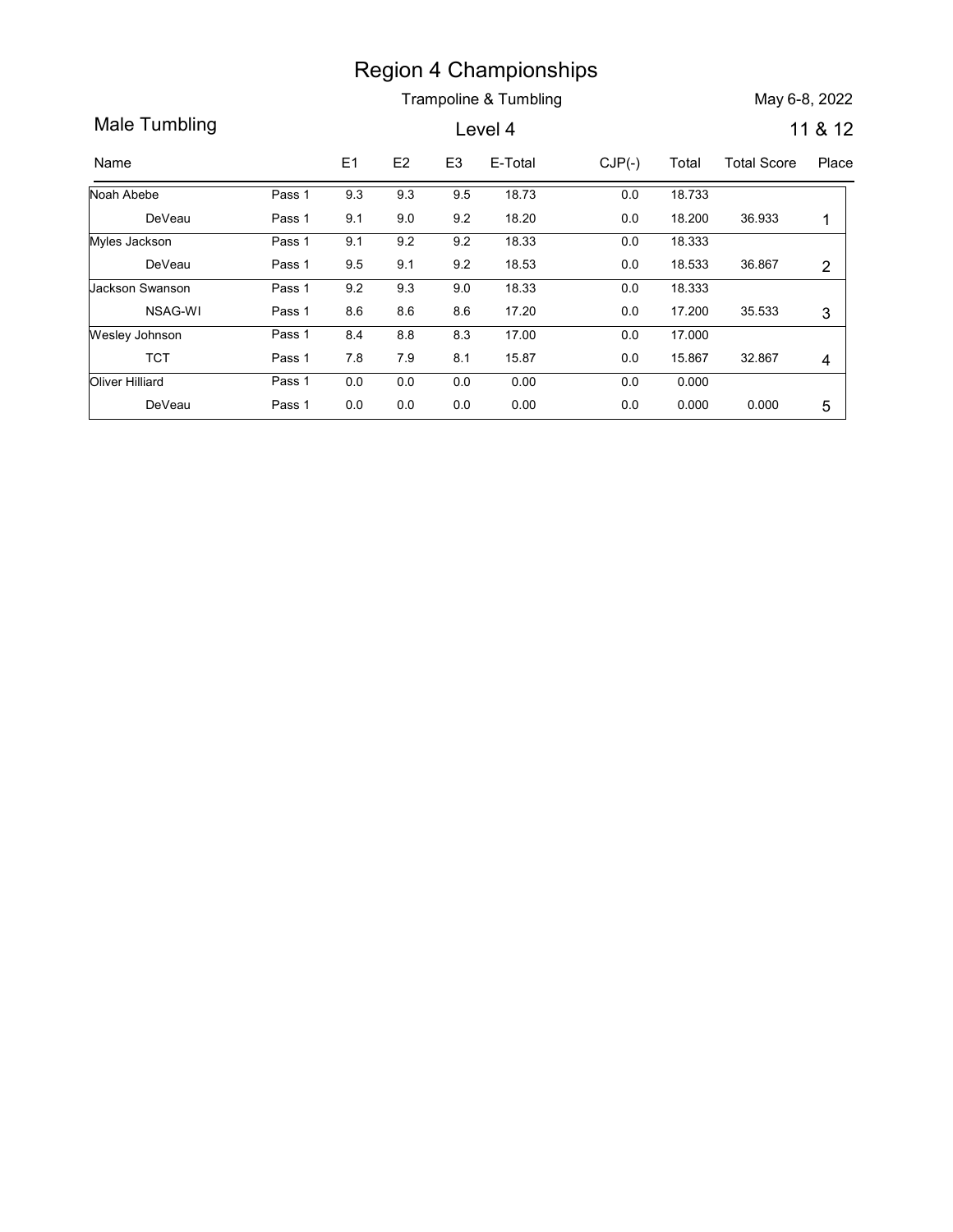|               |        |                |     |                | <b>Region 4 Championships</b><br>Trampoline & Tumbling |          |        | May 6-8, 2022      |                  |
|---------------|--------|----------------|-----|----------------|--------------------------------------------------------|----------|--------|--------------------|------------------|
| Male Tumbling |        |                |     |                | Level 4                                                |          |        |                    |                  |
| Name          |        | E <sub>1</sub> | E2  | E <sub>3</sub> | E-Total                                                | $CJP(-)$ | Total  | <b>Total Score</b> | 13 & 14<br>Place |
| Keiler Leinen | Pass 1 | 8.9            | 8.7 | 8.2            | 17.20                                                  | 0.0      | 17.200 |                    |                  |
| MandM         | Pass 1 | $8.8\,$        | 8.1 | 8.6            | 17.00                                                  | $0.0\,$  | 17.000 | 34.200             | $\overline{1}$   |
| Liam Kenyon   | Pass 1 | 9.0            | 9.0 | 9.0            | 18.00                                                  | $0.0\,$  | 18.000 |                    |                  |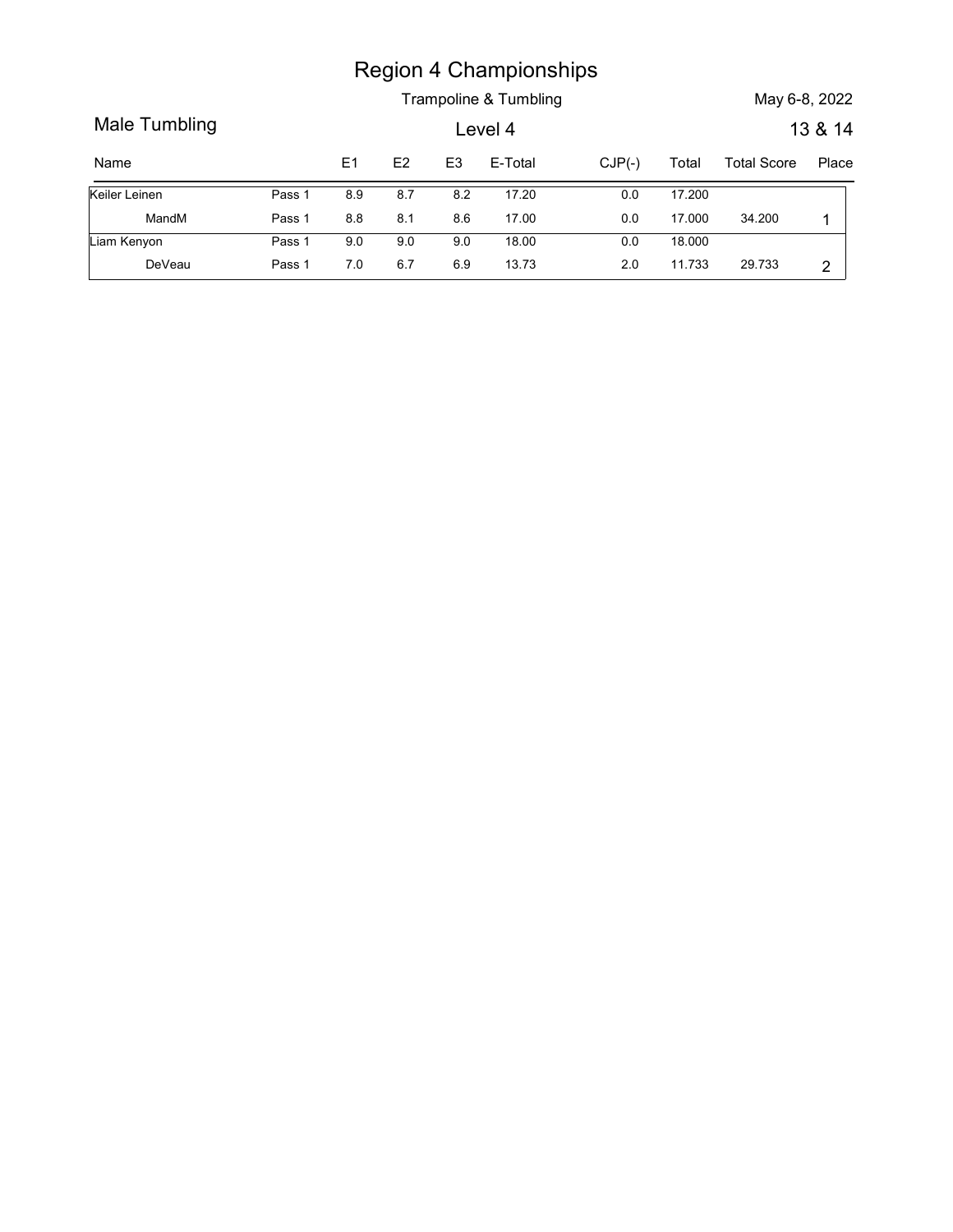|                     |        |                |     |                | <b>Region 4 Championships</b><br>Trampoline & Tumbling |          |        | May 6-8, 2022      |                    |
|---------------------|--------|----------------|-----|----------------|--------------------------------------------------------|----------|--------|--------------------|--------------------|
| Male Tumbling       |        |                |     |                | Level 5                                                |          |        |                    |                    |
| Name                |        | E <sub>1</sub> | E2  | E <sub>3</sub> | E-Total                                                | $CJP(-)$ | Total  | <b>Total Score</b> | 8 & Under<br>Place |
| Cayden VanSpankeren | Pass 1 | 8.6            | 8.2 | 8.3            | 16.73                                                  | $0.0\,$  | 16.733 |                    |                    |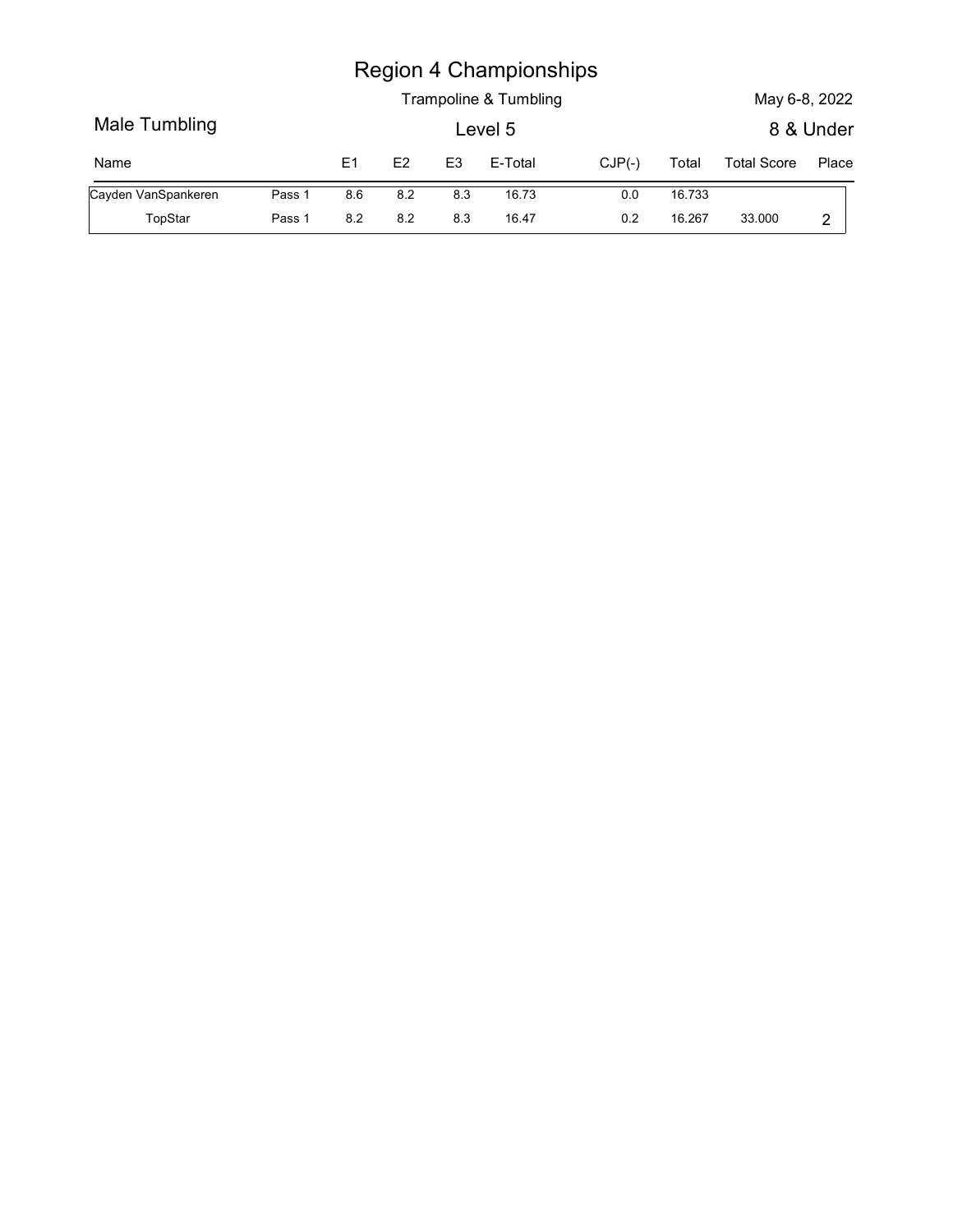|                      |        |                |         |                | <b>Region 4 Championships</b> |          |        |                    |                 |
|----------------------|--------|----------------|---------|----------------|-------------------------------|----------|--------|--------------------|-----------------|
|                      |        |                |         |                | Trampoline & Tumbling         |          |        | May 6-8, 2022      |                 |
| Male Tumbling        |        |                |         |                | Level 5                       |          |        |                    |                 |
| Name                 |        | E <sub>1</sub> | E2      | E <sub>3</sub> | E-Total                       | $CJP(-)$ | Total  | <b>Total Score</b> | 9 & 10<br>Place |
| <b>Colton Lavell</b> | Pass 1 | 8.7            | 8.6     | 8.4            | 17.13                         | $0.0\,$  | 17.133 |                    |                 |
| IKG                  | Pass 1 | 8.8            | $8.8\,$ | 9.0            | 17.73                         | $0.0\,$  | 17.733 | 34.867             | $\overline{1}$  |
| Finn Schultz         | Pass 1 | 0.0            | $0.0\,$ | $0.0\,$        | 0.00                          | $0.0\,$  | 0.000  |                    |                 |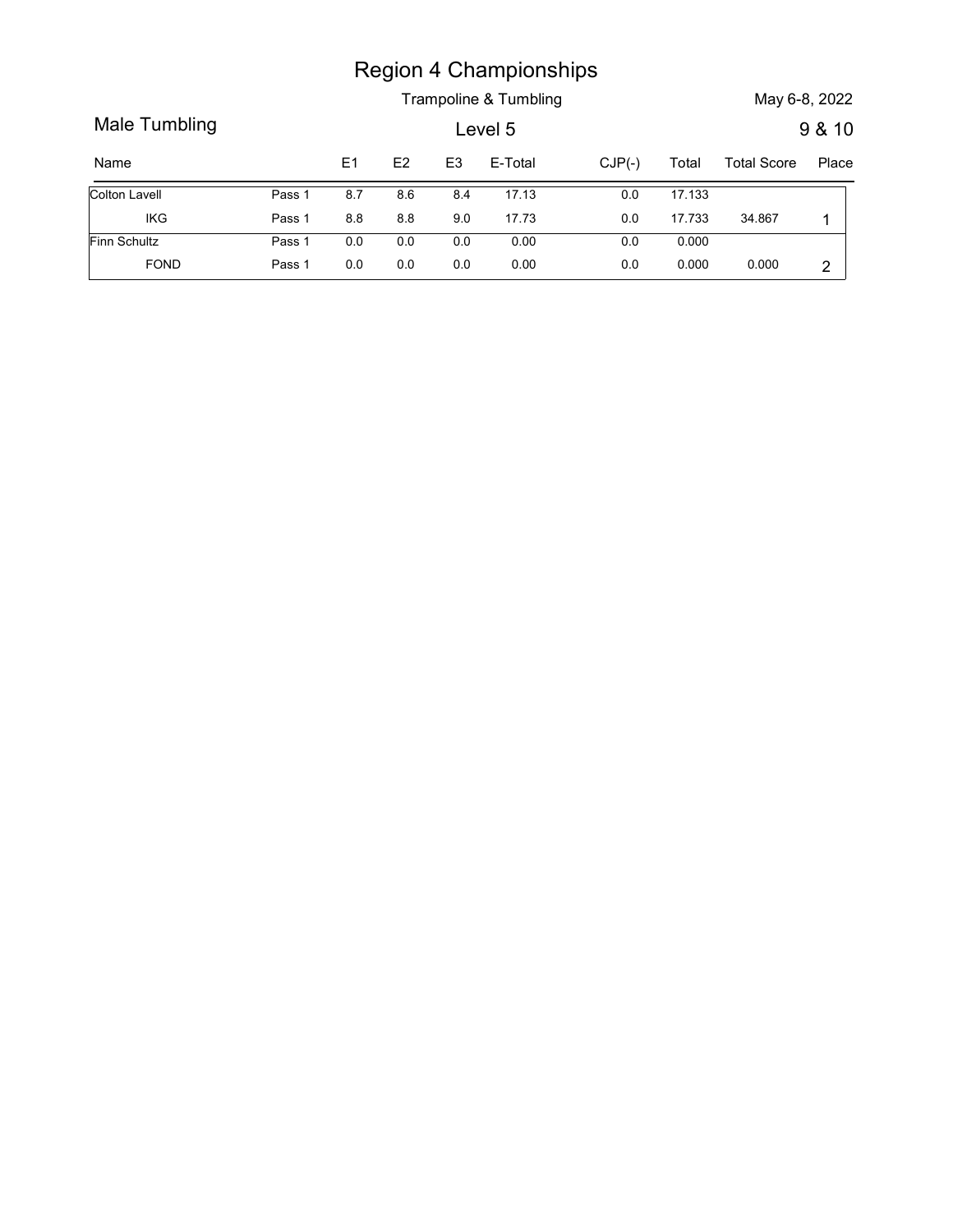|               |        |                |     |                | <b>Region 4 Championships</b> |          |        |                    |         |
|---------------|--------|----------------|-----|----------------|-------------------------------|----------|--------|--------------------|---------|
|               |        |                |     |                | Trampoline & Tumbling         |          |        | May 6-8, 2022      |         |
| Male Tumbling |        |                |     |                | Level 5                       |          |        |                    | 11 & 12 |
| Name          |        | E <sub>1</sub> | E2  | E <sub>3</sub> | E-Total                       | $CJP(-)$ | Total  | <b>Total Score</b> | Place   |
| Liam McGill   | Pass 1 | 9.5            | 9.2 | 9.0            | 18.47                         | $0.0\,$  | 18.467 |                    |         |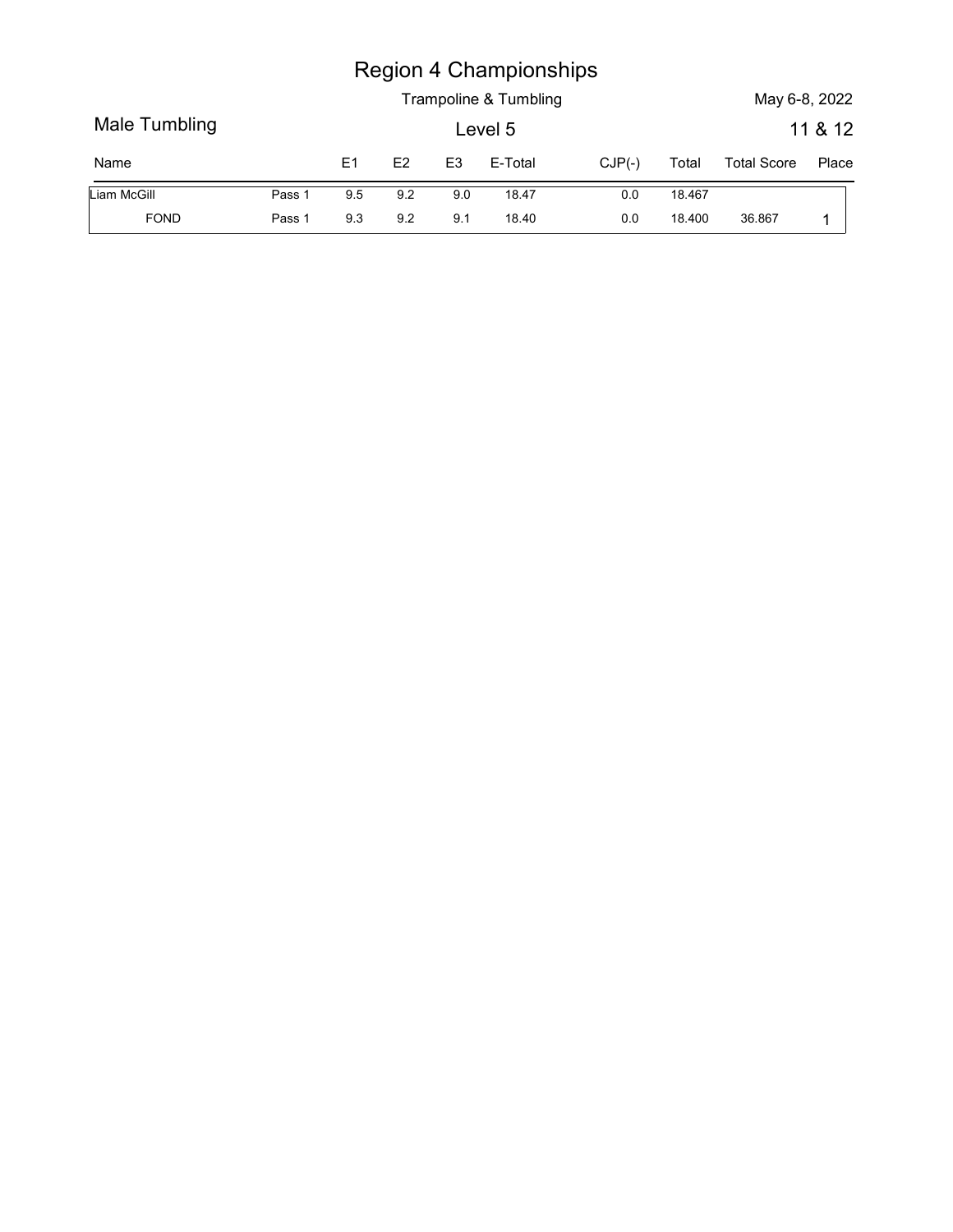|                     |        |                |     |                | <b>Region 4 Championships</b><br>Trampoline & Tumbling |          |        | May 6-8, 2022      |                  |
|---------------------|--------|----------------|-----|----------------|--------------------------------------------------------|----------|--------|--------------------|------------------|
| Male Tumbling       |        |                |     |                | Level 5                                                |          |        |                    |                  |
| Name                |        | E <sub>1</sub> | E2  | E <sub>3</sub> | E-Total                                                | $CJP(-)$ | Total  | <b>Total Score</b> | 13 & 14<br>Place |
| <b>Sully Schunk</b> | Pass 1 | 8.7            | 8.9 | 8.4            | 17.33                                                  | $0.0\,$  | 17.333 |                    |                  |
| DeVeau              | Pass 1 | 9.1            | 9.1 | 9.1            | 18.20                                                  | $0.0\,$  | 18.200 | 35.533             | $\overline{1}$   |
| Noah Price          | Pass 1 | 8.5            | 8.0 | 8.7            | 16.80                                                  | $0.0\,$  | 16.800 |                    |                  |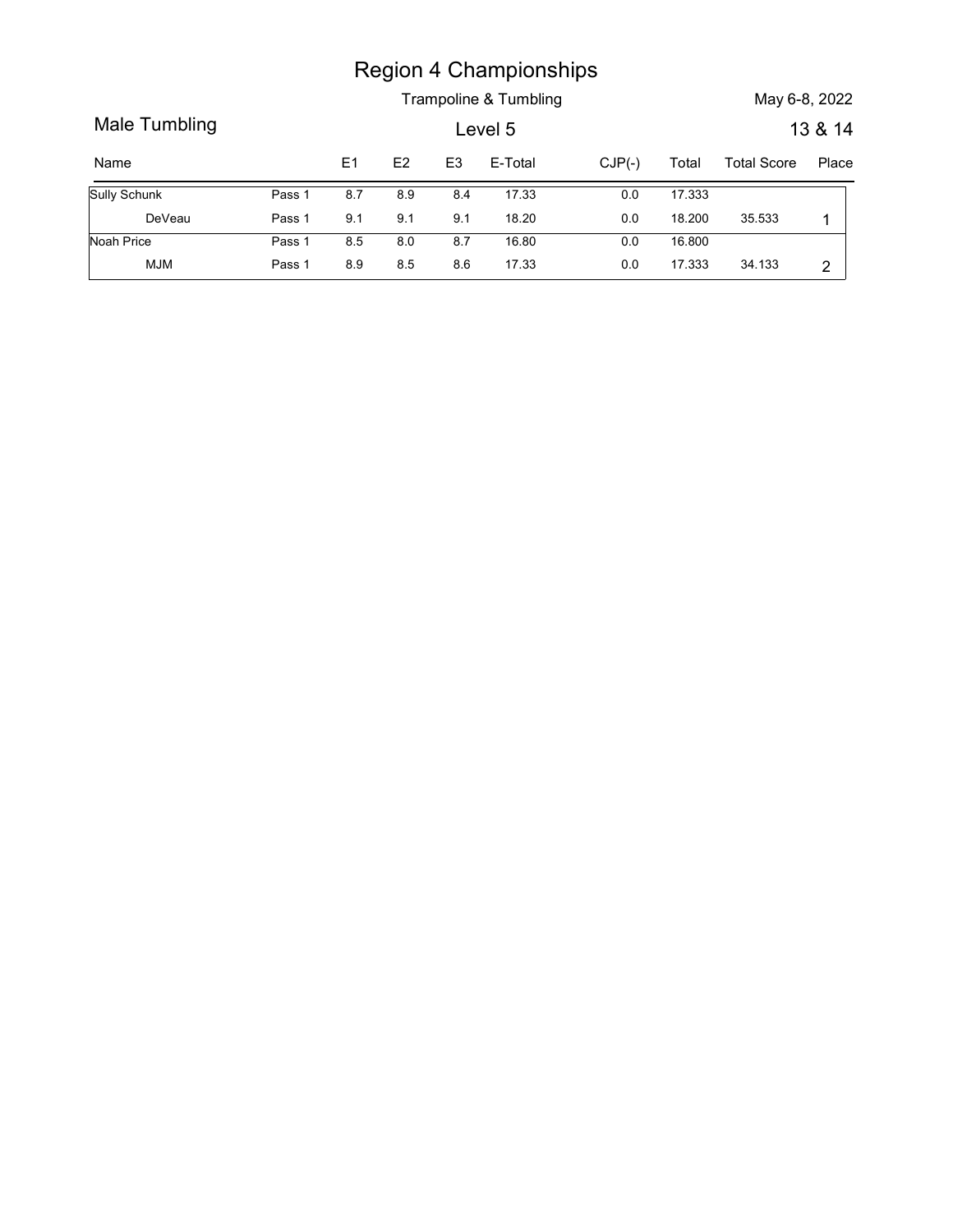|               |        |                |     |                | <b>Region 4 Championships</b><br>Trampoline & Tumbling |          |        | May 6-8, 2022      |           |
|---------------|--------|----------------|-----|----------------|--------------------------------------------------------|----------|--------|--------------------|-----------|
| Male Tumbling |        |                |     |                | Level 6                                                |          |        |                    | 8 & Under |
| Name          |        | E <sub>1</sub> | E2  | E <sub>3</sub> | E-Total                                                | $CJP(-)$ | Total  | <b>Total Score</b> | Place     |
| Erik Davis    | Pass 1 | 7.8            | 7.5 | 7.3            | 15.07                                                  | $0.0\,$  | 15.067 |                    |           |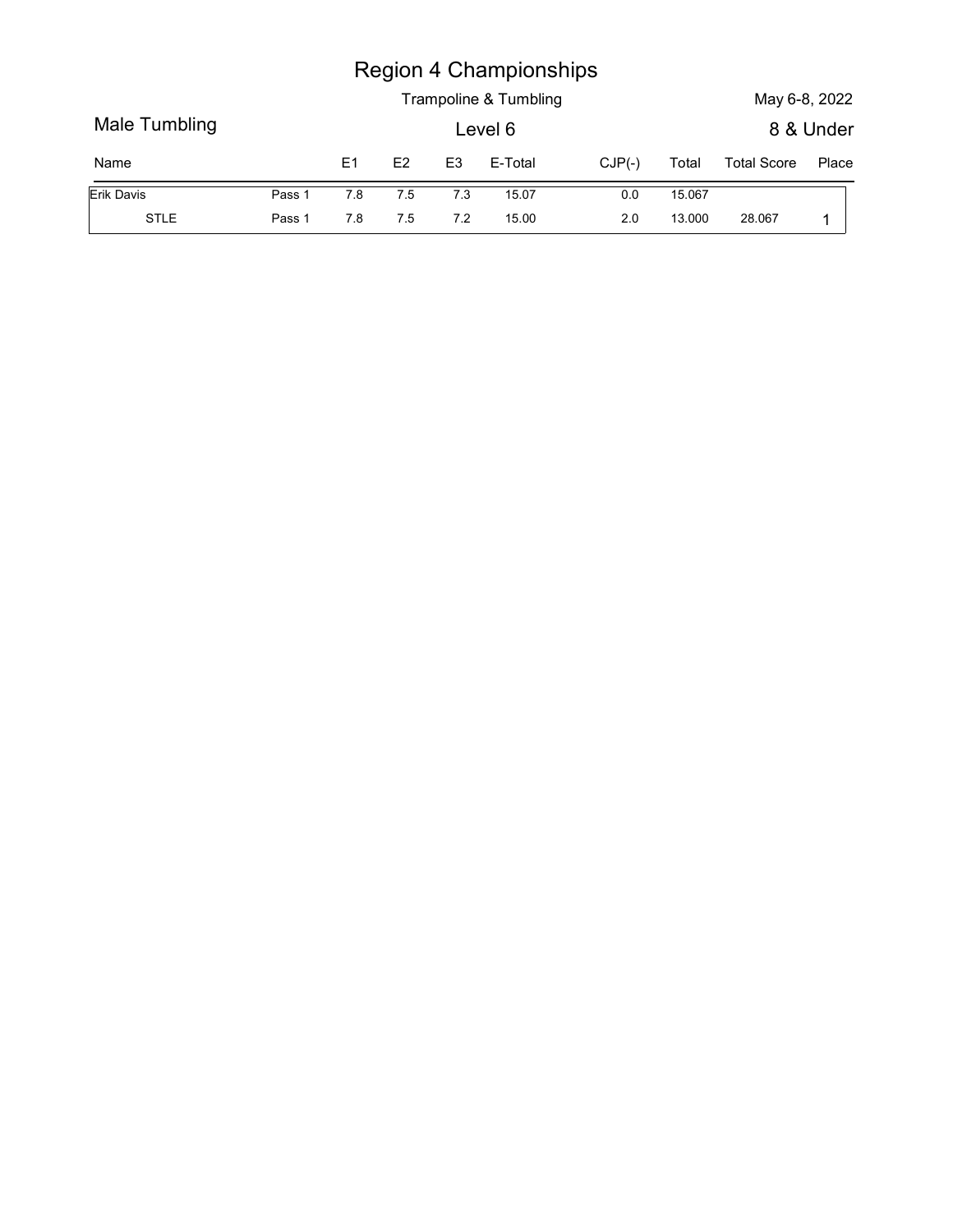|                      |        |                |     |                | <b>Region 4 Championships</b> |          |        |                    |                          |
|----------------------|--------|----------------|-----|----------------|-------------------------------|----------|--------|--------------------|--------------------------|
|                      |        |                |     |                | Trampoline & Tumbling         |          |        |                    |                          |
| <b>Male Tumbling</b> |        |                |     |                | Level 6                       |          |        |                    | May 6-8, 2022<br>11 & 12 |
| Name                 |        | E <sub>1</sub> | E2  | E <sub>3</sub> | E-Total                       | $CJP(-)$ | Total  | <b>Total Score</b> | Place                    |
| Landon Johnson       | Pass 1 | 7.8            | 7.9 | 8.0            | 15.80                         | 0.0      | 15.800 |                    |                          |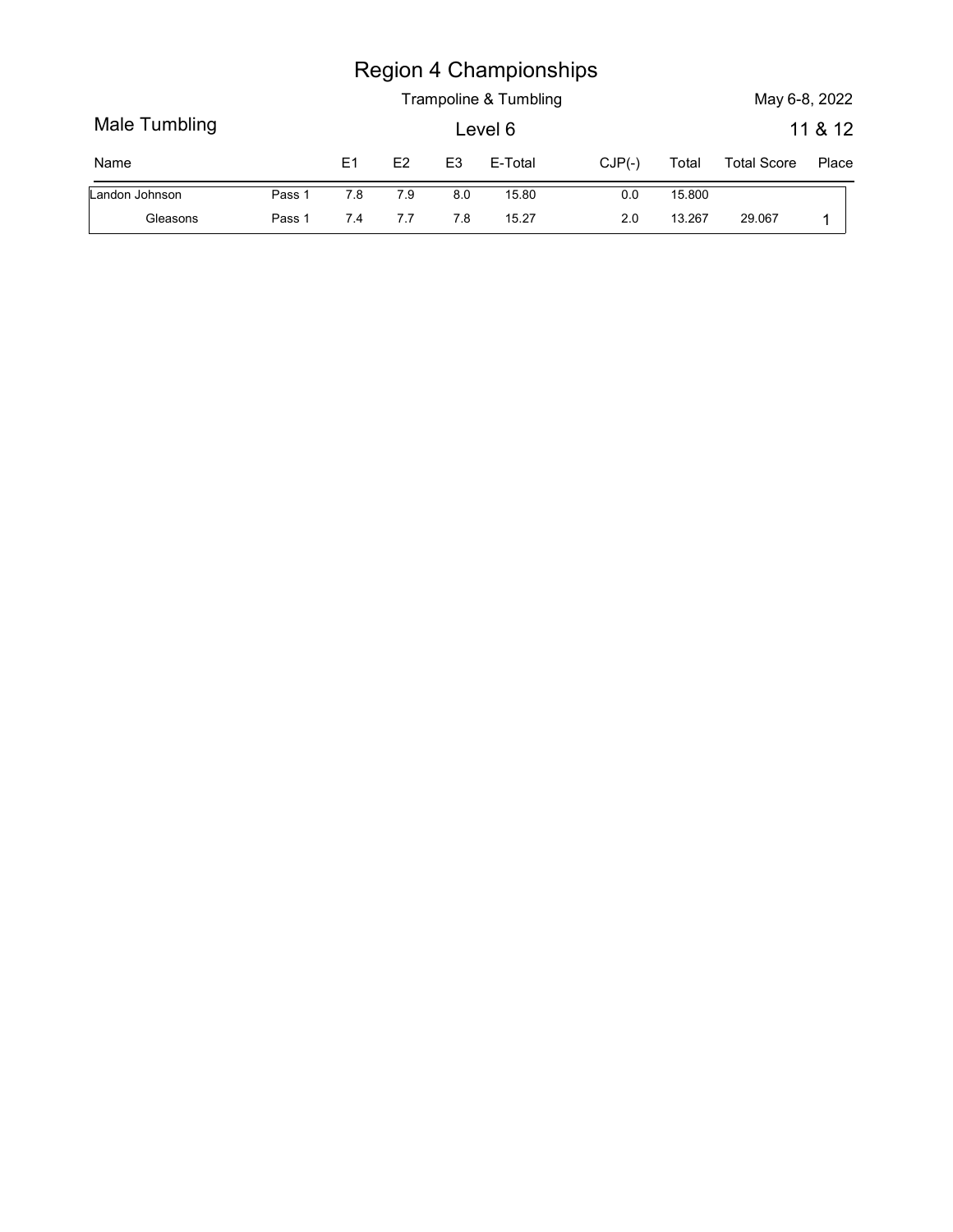Trampoline & Tumbling May 6-8, 2022

Region 4 Championships<br>
Trampoline & Tumbling<br>
Name E1 E2 E3 E-Total CJP(-) Total Total Score Place<br>
Name E1 E2 E3 E-Total CJP(-) Total Total Score Place<br>
Name Pass 1 8.6 8.5 8.3 16.93 0.0 16.933<br>
MM Pass 1 8.9 8.8 8.5 17. Region 4 Championships<br>
Trampoline & Tumbling<br>
May 6-8, 2022<br>
Level 6 13 & 14<br>
Name E1 E2 E3 E-Total CJP(-) Total Total Score Place<br>
Name Pass 1 8.6 8.5 8.3 16.93 0.0 16.933<br>
MJM Pass 1 8.9 8.8 8.5 17.47 0.0 17.467 34.400 Region 4 Championships<br>
Trampoline & Tumbling<br>
Level 6<br>
13 & 14<br>
E1 E2 E3 E-Total CJP(-) Total Total Score Place<br>
8.6 8.5 8.3 16.93<br>
8.9 8.8 8.5 17.47<br>
8.3 8.0 7.9 16.13<br>
8.2 7.9 7.9 16.00<br>
8.3 7.8 8.2 16.20<br>
8.3 7.8 8.2 1 MJM Adrian Geiger **Pass 1** Region 4 Championships<br>
Trampoline & Tumbling<br>
Level 6 (13 & 14<br>
13 & 14<br>
13 & 14<br>
13 & 14<br>
13 & 14<br>
13 & 14<br>
13 & 14<br>
13 & 14<br>
13 & 14<br>
13 & 14<br>
13 & 14<br>
13 & 14<br>
13 & 14<br>
13 & 14<br>
16.13<br>
16.13<br>
16.13<br>
18.3<br>
18.3<br>
18.0<br>
1 16.933 0.0 17.467 Pass 1 0.6 8.5 8.3 16.93 0.0 16.933 0.0 | Region 4 Championships<br>
Trampoline & Tumbling<br>
Level 6 13 & 14<br>
E1 E2 E3 E-Total CJP(-) Total Total Score Place<br>
Pass 1 8.6 8.5 8.3 16.93 0.0 16.933<br>
Pass 1 8.9 8.8 8.5 17.47 0.0 17.467 34.400 1<br>
Pass 1 8.3 8.0 7.9 16.13 0 Helix Pass 1 Ryan Sprague **Pass 1** 8.3 8.0 Region 4 Championships<br>
Trampoline & Tumbling<br>
Level 6 13 & 14<br>
18 & 14<br>
18 & 19 & 16.93<br>
8.9 & 8.6 & 17.47<br>
8.9 & 8 & 5 17.47<br>
8.9 & 8 & 5 17.9 16.00<br>
8.9 7.9 16.00 0.0 16.000 32.133 2<br>
8.3 7.8 & 2 16.20 0.4 15.800<br>
8.9 7 16.133 0.0 16.000 32.133 2 Pass 1 0.3 8.0 7.9 16.13 0.0 16.133 to the set of the set of the set of the set of the set of the set of the s **Example 6. Comparison Comparison Comparison Comparison Comparison Comparison Comparison Comparison Comparison Comparison Comparison Comparison Comparison Comparison Comparison Comparison Comparison Comparison Comparison** Gleasons Pass 1 7.9 7.8 Bennett Lamon Scott Pass 1 8.3 **Example 6. Compare 6. Compare 6. Compare 6. Compare 6. Example 8. Compare 6. Compare 6. Compare 6. Compare 6. Compare 6. Compare 6. Compare 6. Compare 6. Compare 6. Compare 6. Compare 6.** 15.800 0.0 15.733 Pass 1 8.3 7.8 8.2 16.20 0.4 15.800 Pass 1 7.9 7.8 7.9 15.73 **Example 8. Tumbling**<br> **Example 8. Tumbling**<br> **Example 8. Tumbling**<br> **Example 8. Tumbling**<br> **Example 8. Tumbling**<br> **Example 8. 17.47**<br> **Example 8. 17.47**<br> **Example 8. 17.47**<br> **Example 8. 17.47**<br> **Example 8. 17.47**<br> **Exampl** DeVeau Pass 1 8.3 8.0 8.1 Shrey Aggarwal **Pass 1 Region 4 Championships**<br>
Trampoline & Tumbling<br>
Level 6 13 & 14<br>
18 & 14<br>
18 & 18 & 16.93<br>
8.9 & 8.5 & 17.47<br>
8.3 & 8.5 17.47<br>
18.3 & 8.6 17.47<br>
18.3 & 8.6 & 17.47<br>
18.3 & 8.6 & 17.47<br>
18.3 & 8.6 & 17.9 16.00<br>
18.30 & 18. 16.933 2.0 14.267 Pass 1 8.6 8.5 8.3 16.93 0.0 16.933 Pass 1 8.3 8.0 8.1 16.27 **Example 8.** Train Total Companies Companies Companies Companies Companies Companies Companies Companies Companies Companies Companies Companies Companies Companies Companies Companies Companies Companies Companies Compani DeVeau Pass 1 7.7 8.1 7.9 Logan Elbert **Pass 1 Region 4 Championships**<br>
Trampoline & Tumbling<br>
Level 6 13 & 14<br>
13 & 14<br>
13 & 14<br>
13 & 14<br>
8.6 8.5 8.3 16.93 0.0 16.933<br>
8.9 8.8 8.5 17.47 0.0 16.933<br>
8.9 8.8 8.5 17.47 0.0 16.933<br>
7.9 16.00 0.0 16.000 32.133 2<br>
8.3 7.8 13.533 2.0 13.800 Pass 1 2.0 Pass 1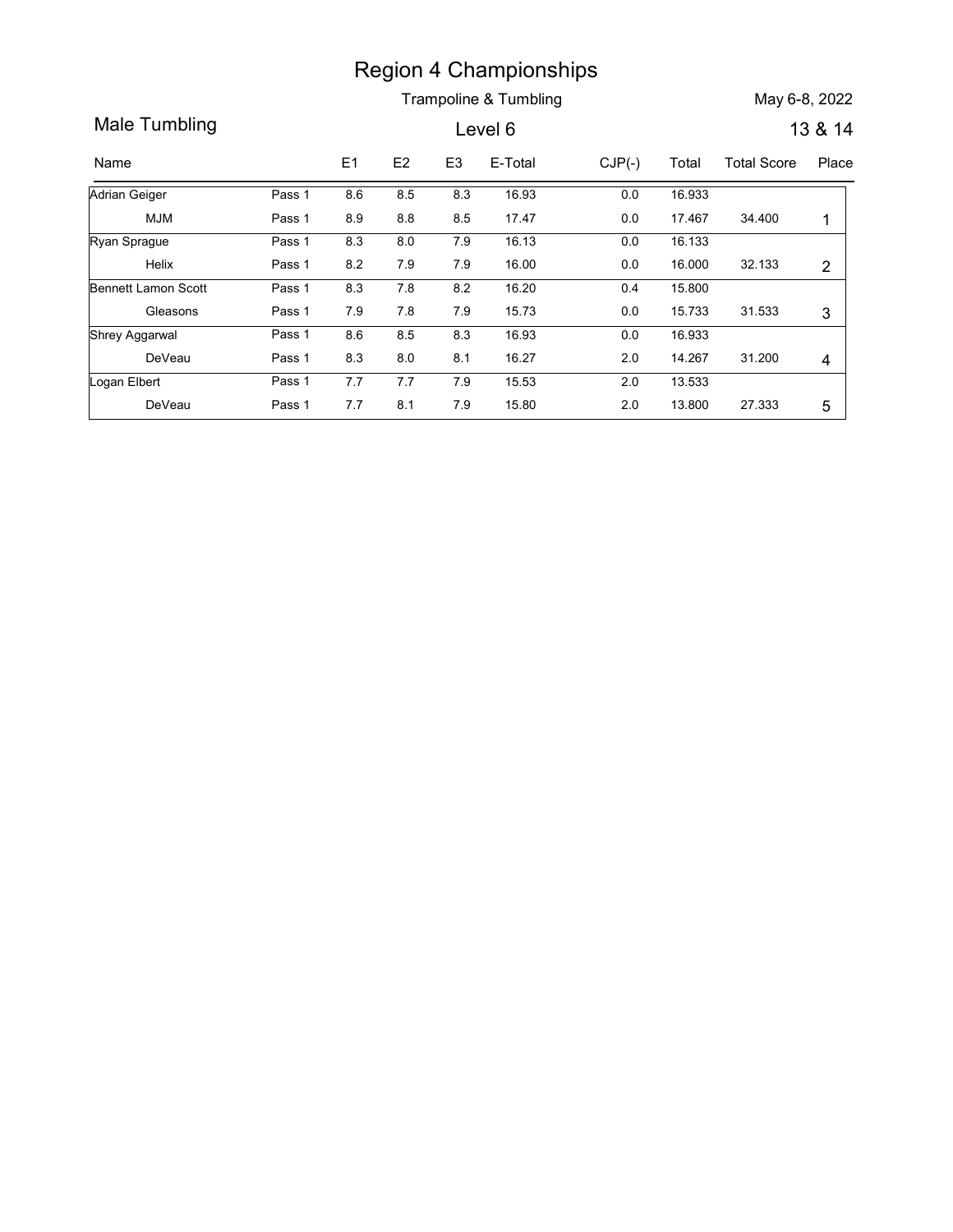|               |        |                |     |                | <b>Region 4 Championships</b><br>Trampoline & Tumbling |          |        | May 6-8, 2022      |           |
|---------------|--------|----------------|-----|----------------|--------------------------------------------------------|----------|--------|--------------------|-----------|
| Male Tumbling |        |                |     |                | Level 7                                                |          |        |                    | 8 & Under |
| Name          |        | E <sub>1</sub> | E2  | E <sub>3</sub> | E-Total                                                | $CJP(-)$ | Total  | <b>Total Score</b> | Place     |
| Max Kent      | Pass 1 | 9.0            | 8.5 | 8.7            | 17.47                                                  | 0.4      | 17.067 |                    |           |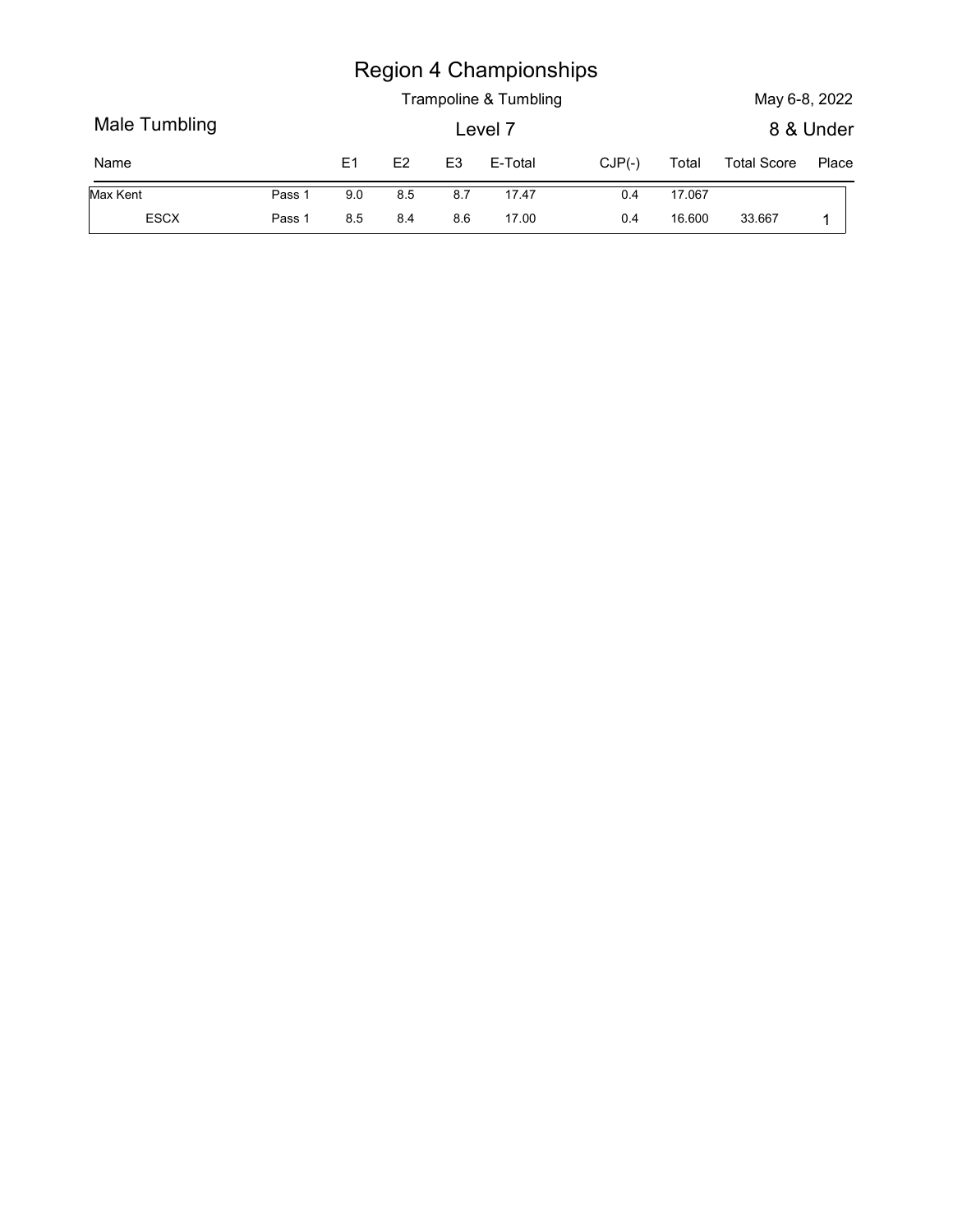|                       |                  |                |              |                | <b>Region 4 Championships</b> |            |                  |                    |        |
|-----------------------|------------------|----------------|--------------|----------------|-------------------------------|------------|------------------|--------------------|--------|
|                       |                  |                |              |                | Trampoline & Tumbling         |            |                  | May 6-8, 2022      |        |
| Male Tumbling         |                  |                |              |                | Level 7                       |            |                  |                    | 9 & 10 |
| Name                  |                  | E <sub>1</sub> | E2           | E <sub>3</sub> | E-Total                       | $CJP(-)$   | Total            | <b>Total Score</b> | Place  |
| Freddie Wanat<br>ESCX | Pass 1<br>Pass 1 | 8.6<br>7.9     | 8.5<br>$7.9$ | 8.6<br>8.0     | 17.13<br>15.87                | 0.4<br>0.4 | 16.733<br>15.467 | 32.200             |        |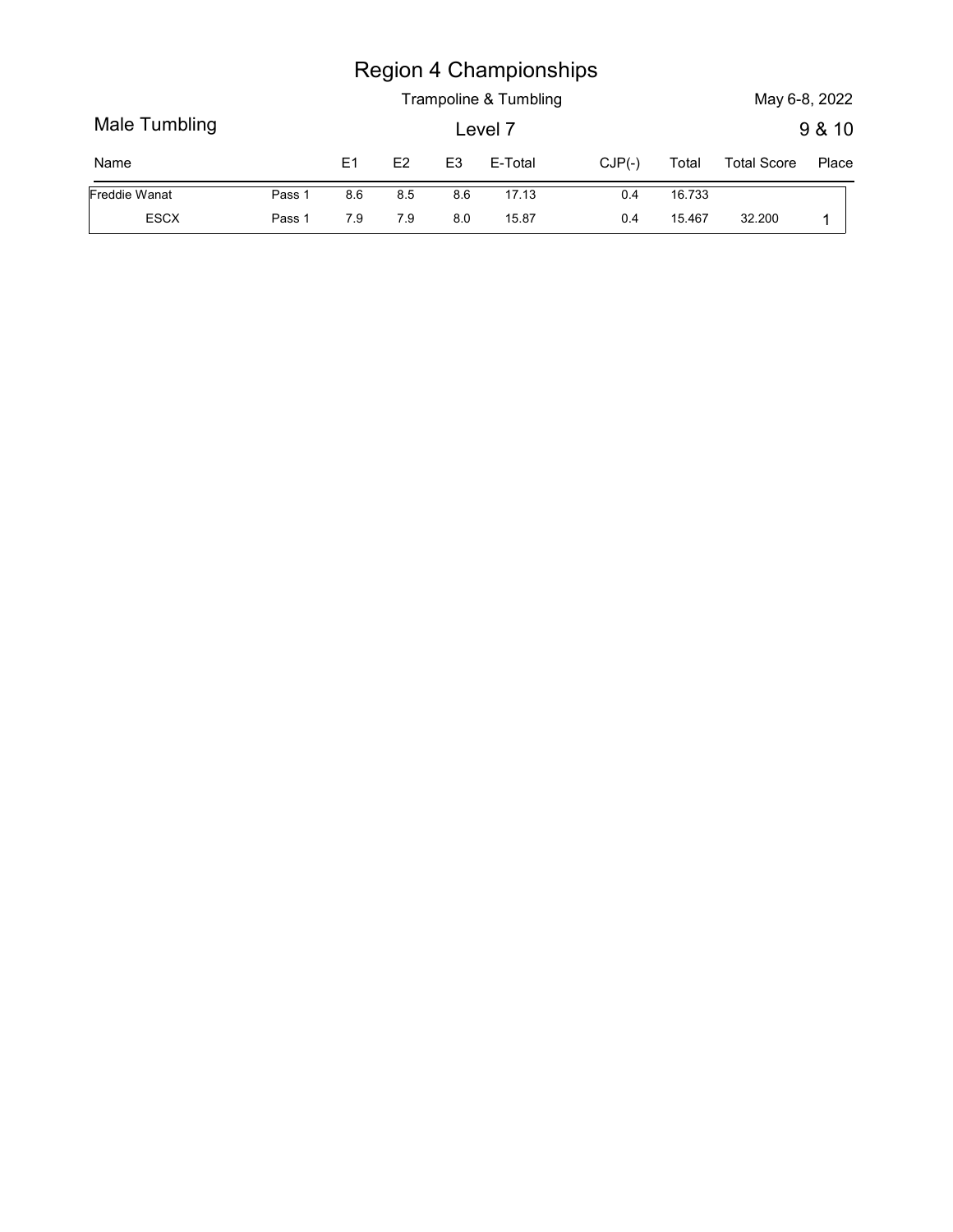|               |        |     |     |                | <b>Region 4 Championships</b> |          |        |                    |                |
|---------------|--------|-----|-----|----------------|-------------------------------|----------|--------|--------------------|----------------|
|               |        |     |     |                | Trampoline & Tumbling         |          |        | May 6-8, 2022      |                |
| Male Tumbling |        |     |     |                | Level 7                       |          |        |                    | 11 & 12        |
| Name          |        | E1  | E2  | E <sub>3</sub> | E-Total                       | $CJP(-)$ | Total  | <b>Total Score</b> |                |
| Will Pusateri | Pass 1 | 8.0 | 7.7 | 7.9            | 15.73                         | $0.0\,$  | 15.733 |                    | Place          |
| Integrit      | Pass 1 | 8.6 | 8.5 | 8.7            | 17.20                         | $0.0\,$  | 17.200 | 32.933             | $\overline{1}$ |
| Gavin Crane   | Pass 1 | 7.7 | 8.2 | 8.0            | 15.93                         | $0.0\,$  | 15.933 |                    |                |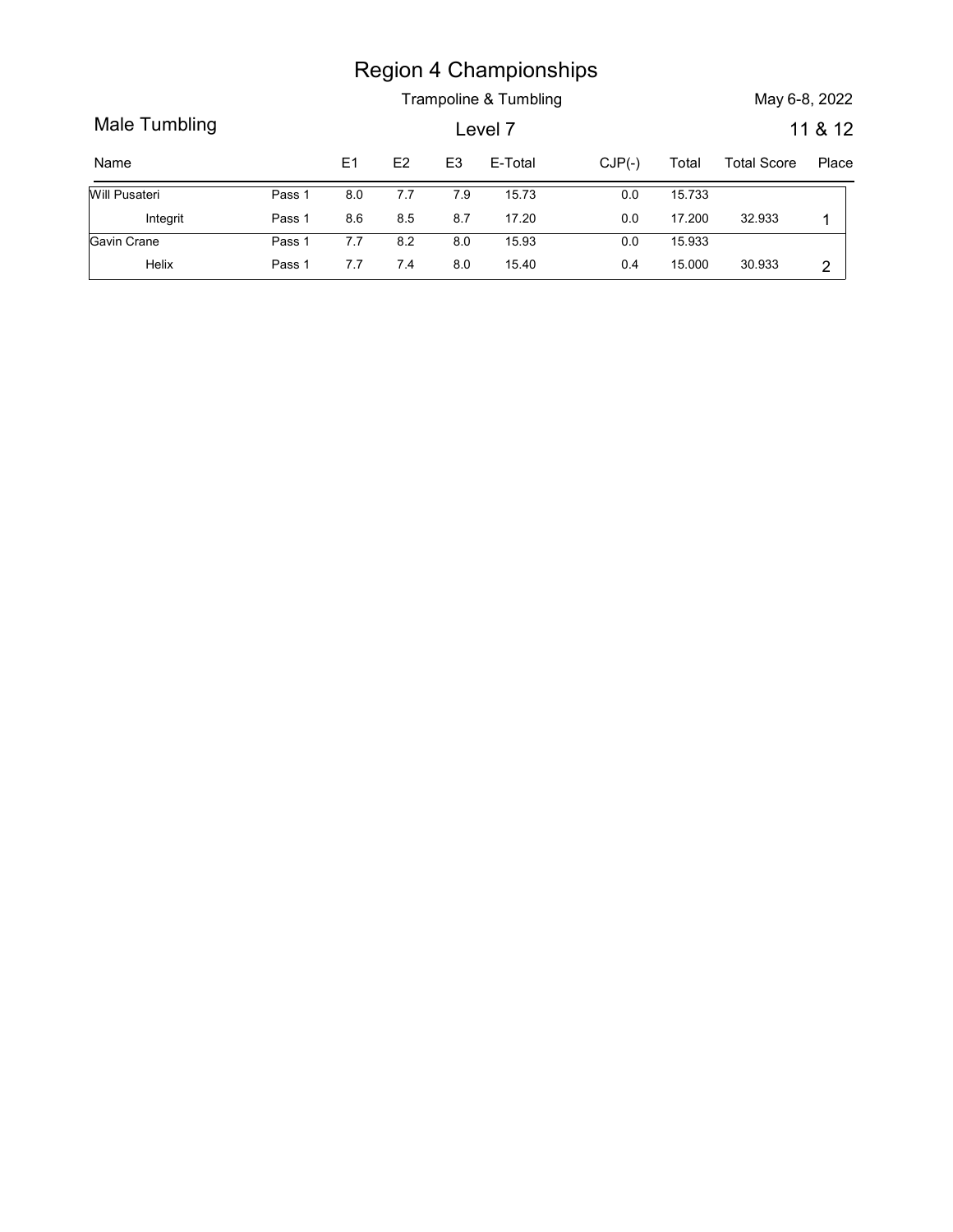|                 |        |     |     |                | <b>Region 4 Championships</b><br>Trampoline & Tumbling |          |        | May 6-8, 2022      |                |
|-----------------|--------|-----|-----|----------------|--------------------------------------------------------|----------|--------|--------------------|----------------|
| Male Tumbling   |        |     |     |                | Level 7                                                |          |        |                    | 13 & 14        |
| Name            |        | E1  | E2  | E <sub>3</sub> | E-Total                                                | $CJP(-)$ | Total  | <b>Total Score</b> |                |
| Peter Zink      | Pass 1 | 8.4 | 8.3 | 8.3            | 16.67                                                  | $0.0\,$  | 16.667 |                    | Place          |
| Integrit        | Pass 1 | 8.1 | 8.1 | 8.1            | 16.20                                                  | $0.0\,$  | 16.200 | 32.867             | $\overline{1}$ |
| Maclain Whisker | Pass 1 | 8.3 | 8.3 | 8.0            | 16.40                                                  | $0.0\,$  | 16.400 |                    |                |